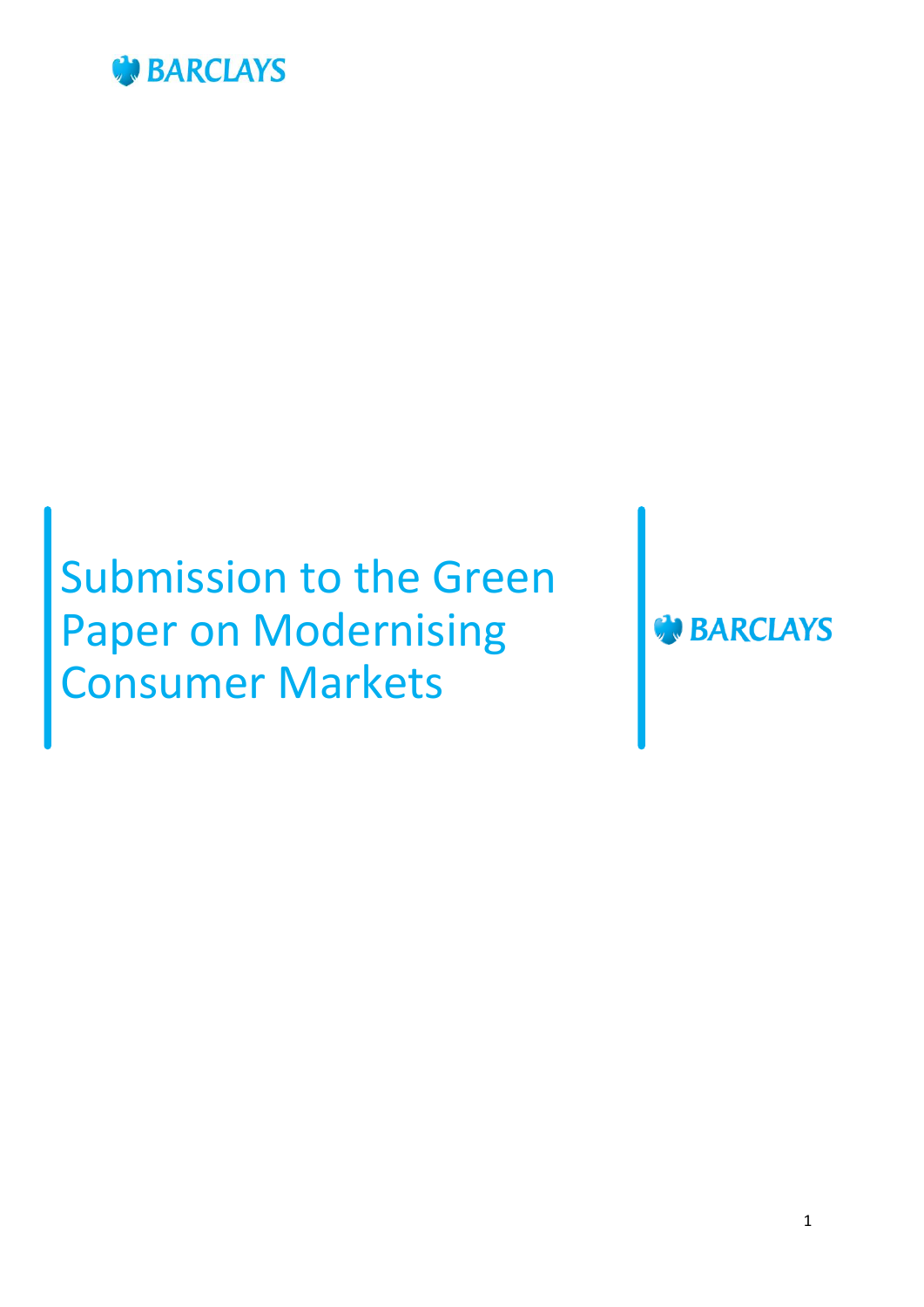

## **Contents**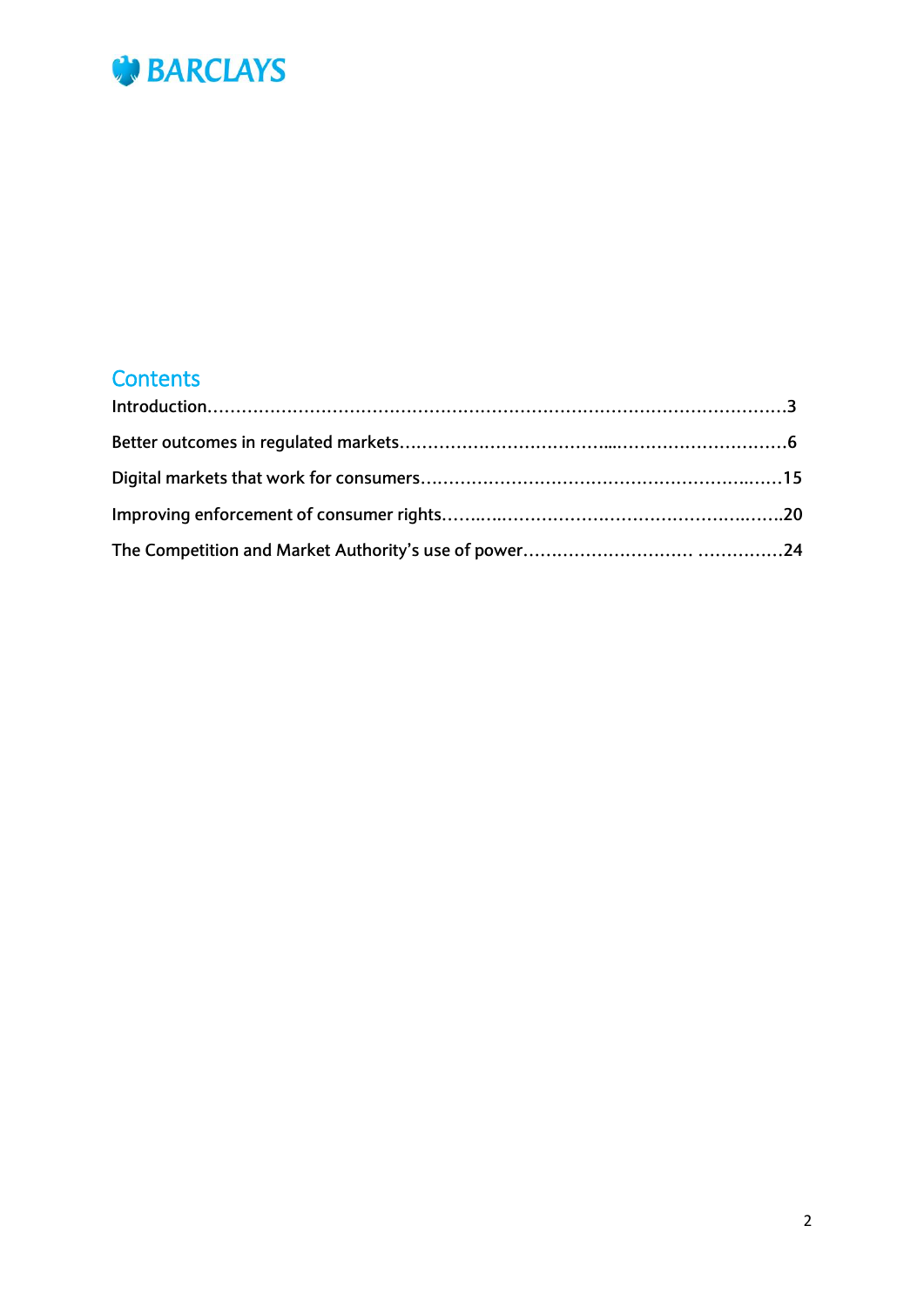

### **Introduction**

Barclays welcomes the opportunity to input into the Government's Consumer Markets Green Paper, 'Modernising Consumer Markets'. We have explored the Consultation with interest, and welcome the clear focus on a number of integral themes, each of which aim to support the strength and resilience of modern consumer markets.

#### **Introducing Barclays**

As a transatlantic consumer and wholesale bank, we offer products and services across personal, corporate and investment banking, credit cards and wealth management. We are headquartered in London and New York, operate in over 40 countries and employ 85,000 people globally. However, despite our global reach, our longest consumer markets experience has been in the UK. Barclays has been part of the fabric of the UK for over 327 years, and our success as a business has always been inextricably linked to the progress of the people and the businesses we serve.

Today we have a relationship with 24m individuals in the UK, which provide us with a strong understanding of modern consumer behaviour, and the changing trends in their behaviour which are dictating how modern consumer markets must evolve and adapt. In addition, we have a relationship with one in every four UK businesses, with over 50 industries benefitting from dedicated relationship teams across Barclays Group. In 2017 we supported UK SMEs with £2.8bn of new lending and helped over 98,000 start-ups establish themselves, thrive and grow. We are also the UK's largest provider of services to UK merchants – with over 1m relationships, representing over c.20% of the UK's retail market. Whether it is a partnership, medium or large business, multinational corporation or financial institution, Barclays works to support business owners and leaders to realise their ambitions.

Moreover, we are one of the largest long-term lenders to the public sector in the UK, last year raising over £600m for universities, colleges and schools, adding £13.6bn to the UK economy overall.

It is from this unique vantage point – as a large and experienced modern consumer services company, a champion of the UK consumer, and a provider of services to so many other businesses that also succeed by serving the UK consumer well – that we seek to support this Consultation.

#### **Approach to Consultation**

In our response we have worked to answer the questions openly, bringing the entirety of our breadth of experience with consumers across the UK to the fore.

To place our responses to the Consultation's questions in context, we have also explored some of the macro themes and challenges that this paper presents, including: how to ensure consumers remain safe online as modern consumer markets increasingly digitise; how data portability can benefit consumers across all markets; and how the public and private sector should work together to build a fair and competitive landscape for all participants.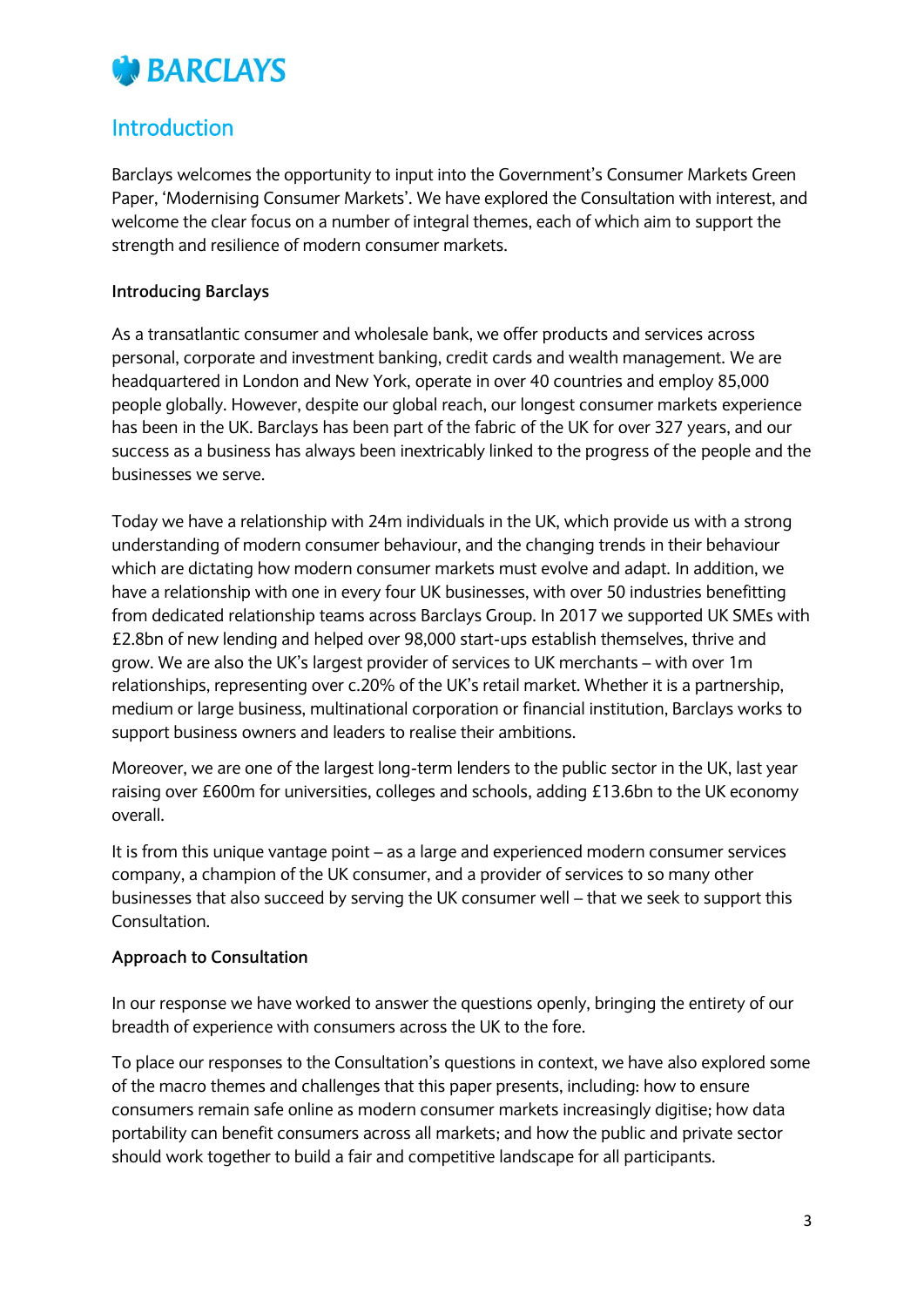

While our insights, expertise and experience is broader than that of a UK headquartered "bank", we have largely used that as our starting lens, to best illuminate how we believe UK consumers can thrive moving forward. We hope that these insights are valuable, and would of course be happy to discuss them further if that would be helpful.

#### **Macro themes and challenges**

#### **1. Embedding Digital Safety and Security within Consumer Markets**

The digital evolution continues at pace, and with that the movement of goods, services, customers and increasing amounts of data online. The increasing interdependence of financial and digital inclusion has been exemplified by the growth of mobile banking, which over 80% of consumers now rely on as their primary method of managing their personal finances. Barclays has witnessed and participated in this change directly, with (for example) services such as Pingit, our Mobile Banking app and Barclaycard Business Solutions (BBS) all supporting customers and clients, in different ways, to utilise the benefits of digital banking in a safe and secure way. Our data shows that this trend is widespread and shows no signs of abating, with our average customer now using mobile banking more than 28 times a month (some as many as that in a single day), while visiting their branch less than two times a month. Technology, for those who feel comfortable and safe using it, has transformed the access that individuals have to their own money.

However, as highlighted by our Digital Safety Campaign last year, numbers of digital fraud and scams continue to rise, now making up nearly half of all reported crime. Fraud soared by as much as 53% in 2016, as fraudsters discovered new and creative ways to convince consumers that they are someone else and then take advantage of them. This trend highlights that while the transition of consumers and consumer markets towards digital technology provides many benefits to consumers, it also creates new risks (or exacerbates existing risks), which consumers and consumer markets must mitigate accordingly.

#### *Consumer awareness and understanding*

We would firstly highlight that consumer awareness and understanding of the risks of digital fraud and scams, and how to mitigate such risks, are both key to tackling this growing problem. As our Digital Safety adverts sought to highlight throughout 2017/18, digital fraud and scams come in a variety of different forms, from someone being duped into providing confidential information to a faux bank teller, to an individual inadvertently sharing too much personal information on social media (which can later be used by someone to convince them that they know them when they do not). It is therefore important for consumers to be cognisant, at all times, of the risk of digital fraud and scams (including phishing, smishing, vishing, and social engineering, to name a few), and of the many practical ways that people can better protect themselves online.

It is also important to note that as data sharing becomes more widespread, with the advent of so-called "open data" (of which "open banking" is just one manifestation), the ease with which consumers will be able to share and transfer data to an increasing number of recipients will be even greater. With greater consumer control comes a greater need for consumers to understand and take accountability for the access and movement of their data (especially their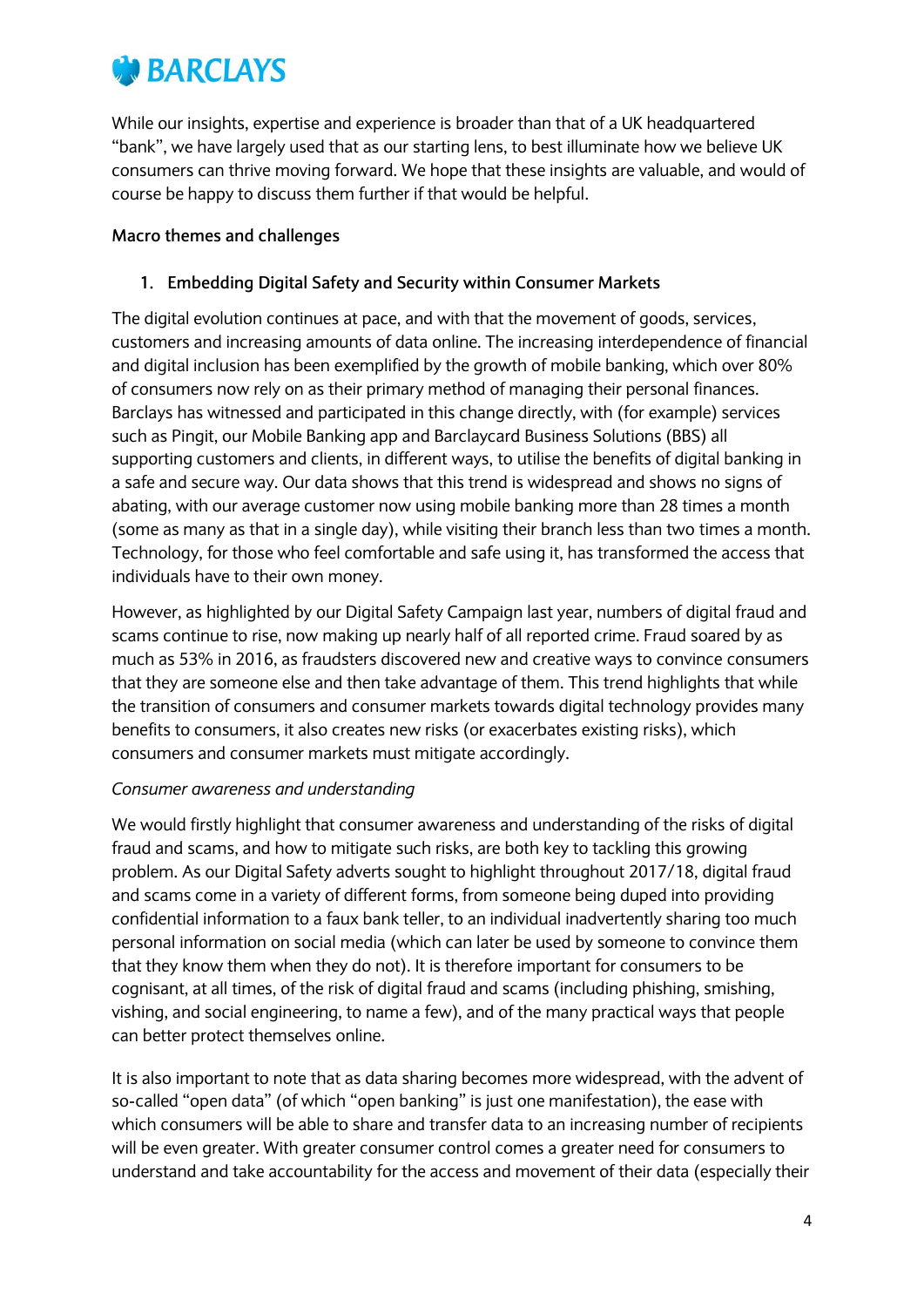## *<b>D* BARCLAYS

financial data), so that any choice they make to share is done knowingly. This shift in consumer accountability and understanding will be critical to harnessing both the benefits that open data will bring, while ensuring the associated risks remain suitably managed.

#### *Investing in cyber fraud prevention*

Another critical method of protecting consumers from the intentions of fraudsters is to ensure businesses and consumer markets providers are investing in cyber and digital fraud prevention. The advent of Open Banking has reiterated the significance of investing in infrastructure as a method of protecting consumers from those who intend harm.

As data sharing becomes more common across sectors, it is vital that the digital and technical infrastructure created firmly prioritises the protection of consumer data, and promotes awareness of the digital risks. We welcome the Department's view that: "*We want to make sure that the markets of the future are designed to encourage competition and innovation, and at the same time ensure that consumers are treated fairly, their data is held securely and used appropriately, and their privacy is respected*".

#### **2. Harnessing Data Portability for the benefit of all Consumers**

Data portability (the creation of data that can be shared in an appropriate and safe way) and data sharing (the actual transmission of portable data between different data controllers on behalf of the data owner) have the potential to provide significant benefits to society. In considering how to best ensure that these benefits are realised, Barclays believes that deliberate action is required by Government to ensure that they are extended to the markets where they can offer the most benefit to consumers, and are built on infrastructure that protects consumers' data and leaves them firmly in control of it.

The potential benefits of data portability and open data more generally are currently being seen most clearly in the UK through the Competition and Markets Authority's Open Banking remedies. As data portability and data sharing initiatives become more common, it is crucial that they are built on safe and secure infrastructure. The Open Banking framework is designed on this basis, using a common standard adopted by all, supported by so-call "Application Programming Interface" (or API) technology, as a safe and secure mechanism for data sharing between parties. As the open data era started in earnest with one of the harder classes of data to share – people's financial data – it was absolutely vital that the means through which that data was to be shared was as safe and secure as possible, so that the foundations could be created to facilitate the sharing of other data through time on the same standards.

As we explain in more detail in our response, it is our belief that the three specific lessons that can be learned from Open Banking with respect to extending data portability across markets are:

- 1. The need for common standards across sectors, to allow the simple and easy porting of data (both in terms of the format in which data is shared, and the data which is shared);
- 2. The need for a centrally coordinated and commonly-used infrastructure (which all market participants are encouraged or required to make use of); and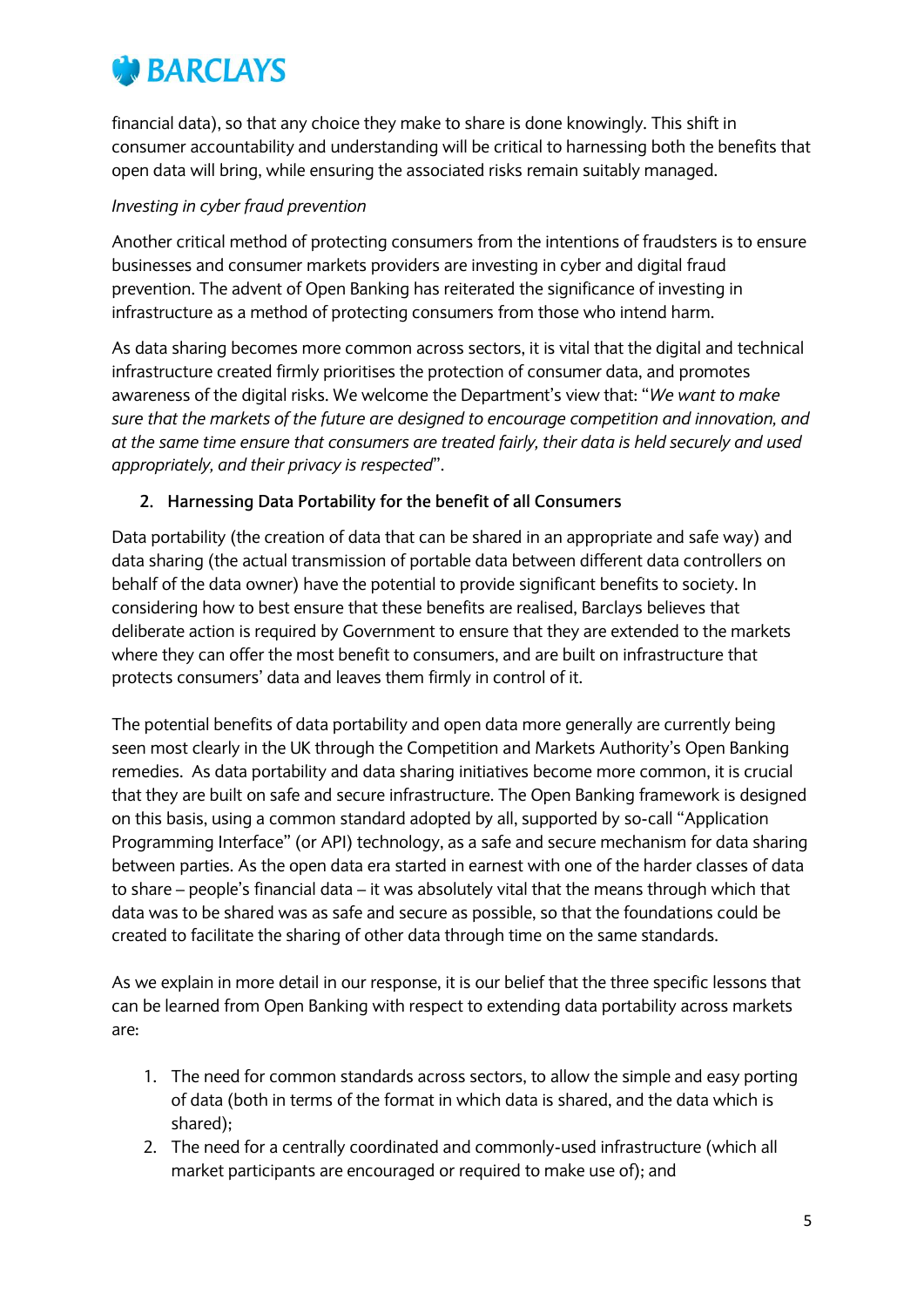

- 3. The need for this infrastructure to be safe, secure and truly put customers in control of their data (it is our strong belief that this can only be achieved through the use of Application Programming Interfaces, or 'APIs', alongside a number of other nontechnical interventions to ensure that consumer "trust" in the system is maximised).
- 4. The importance of technical infrastructure being underpinned by strong customer understanding of the risks and opportunities associated with data and data sharing.

The Open Banking framework is a positive first step in harnessing the power of data portability for consumers. We now recommend that the Government consider how these lessons from Open Banking can be extended beyond the nine largest banks in the UK, for the benefit of all consumers, and how consumer benefit will be achieved by introducing similar frameworks for other sectors. As we consider in our response to question one, we believe there to be huge benefit in broad data portability and data sharing, so these principles should be embraced across the consumer markets, to provide consumers the full range of benefits that this digital revolution has to offer.

#### **3. Providing a fair and competitive landscape for all Consumer Market participants**

Traditionally the consumer markets landscape was characterised by a series of discrete and distinct products and services, offered by companies that specialised in their provision. This model has been disrupted over the past couple of decades, predominantly as a result of digitalisation. The result has been that the boundaries between markets are being challenged if not outright removed - resulting in the potential for a more integrated and competitive landscape, which drives innovation, and therefore consumer choice and benefit.

However, these improvements to customer outcomes are far from guaranteed. As consumer markets reshape, there is a pressing need for regulation to reflect the reality. As a broader range of firms seek to engage with and offer products in a diverse range of sectors, there is a requirement for a level regulatory playing-field, whereby all who operate in a market are subject to the same regulatory requirements. Without this, competition will be hampered, and consumers will not enjoy the protections they benefit from when engaging with traditional firms. This is not to mention the potential uncertainty consumers would face if providers were subject to different levels of regulation for providing the same product or service.

This will become an increasingly pressing issue as open data puts consumers firmly in charge of their data and allows them to seamlessly connect once disparate markets, driving the provision and aggregators of services from increasingly diverse providers. This is already becoming apparent within financial services, as Open Banking (alongside the Payments Service Directive 2) provides the basis for technology firms to seek to provide or aggregate financial products. In order to ensure that consumers have full transparency and understanding over the protections they should be guaranteed, we would suggest that Government and Regulators give thought to how they can ensure that there is a level regulatory playing-field, initially within financial services but more broadly across the economy.

It is important to note that digitalisation and the advent of open data will continue to modernise consumer markets at pace, reshaping competition and customer service as they go. As such, regulation will need to be quick-footed in recognising, understanding and reacting to such changes.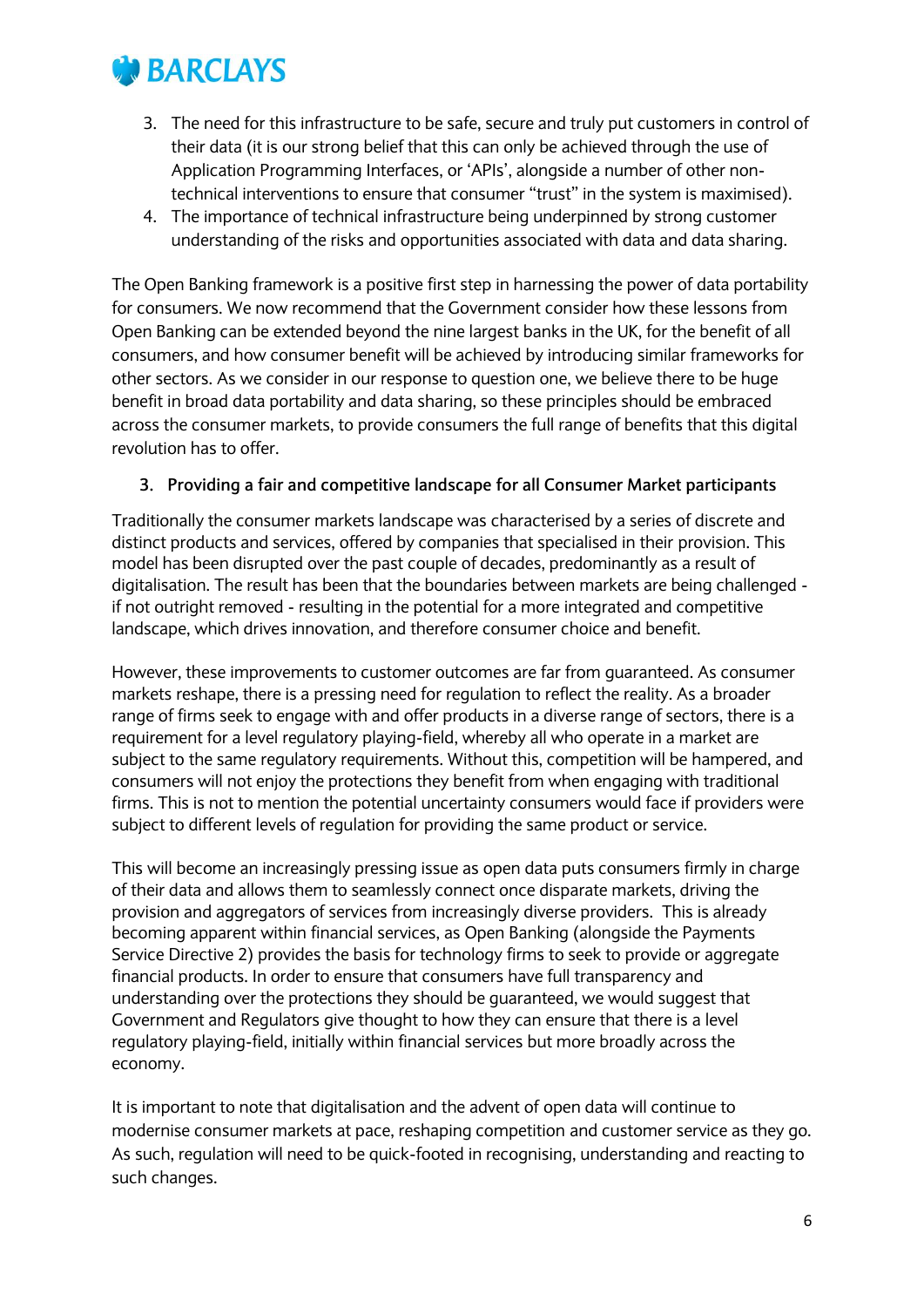

## Better outcomes in regulated markets

*Q1. In which regulated markets does consumer data portability have the most potential to improve consumer outcomes, and for what reasons?*

#### *Open Data*

Across the world, there is an increasing momentum behind the idea that technology may finally herald an era of truly "open data" – the principle that publicly funded data should be openly available for the public to access and use.

In parallel, the ideas that underpin open data are increasingly being adopted in private sector consumer markets, with a similarly widely held belief emerging that consumers ought to be able to leverage their personal data, created in partnership with certain private or public organisations, to realise further benefits with other private or public organisations.

Surprisingly, the financial services sector has already made significant progress in embracing the spirit of open data, with the introduction of the Competition and Markets Authority's new Open Banking framework, which has the potential to revolutionise how consumers manage their personal finances. While still in its infancy, Open Banking is already showing signs of providing tangible benefits to consumers in the banking sector, and is proof that Open Data principles can be leveraged within the private sector to improve consumer markets. Our conclusion is therefore that if financial data can be shared safely and securely on the basis of consumer consent, then it ought to be feasible to share any personal data on a similar standard.

While somewhat limited in its immediate application, the concept of Data Portability, introduced in the EU General Data Protection Regulation (GDPR), further builds on the ideas underpinning open data. Both GDPR Data Portability and the data sharing model of the Open banking framework are explored further below.

#### *GDPR Data Portability*

The GDPR overhauled the data protection framework across the EU, ensuring a harmonised regime across the 28 Member States, significantly strengthening the rights of EU consumers. One of the new consumer rights enshrined within GDPR is the right to data portability.

The concept of data portability provides consumers the right to receive personal data that they have provided up-front or over time to a "data controller" (a firm) in a structured, commonly used and machine-readable format. Consumers may also request that the controller transmits their data directly to another controller. In principle, Data Portability therefore allows consumers to switch service providers without losing the benefit of data provided and accumulated with their existing supplier.

Data portability is best placed to provide consumer benefit in sectors where consumers provide data over time, enabling them to develop an extensive data profile that providers can use to anticipate future behaviour, thereby simplifying or making more personalised an individual's experience with that organisation. Through data portability, consumers can port their data profile from their existing service provider to a competitor, which the competitor can then use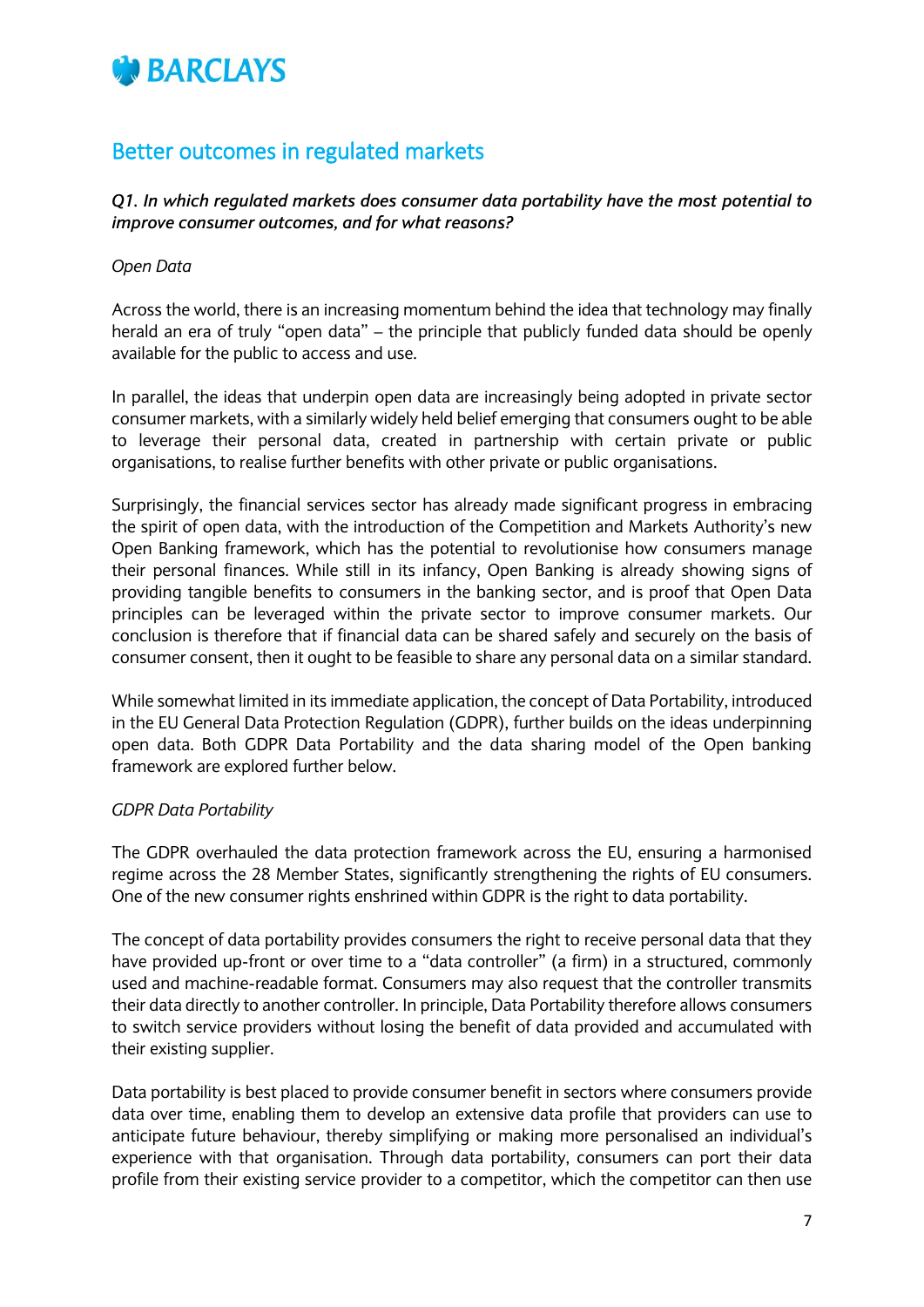

to provide a personalised service that matches their needs. Alternatively, consumers could port their data profile to an intermediary to help them to identify better services available elsewhere.

A consumer may be discouraged from switching to a new service provider if, in so doing, they are unable to take their data history with them, and therefore have to begin creating a new data profile from scratch, which may disadvantage them – either in terms of outcome or experience. Data portability offers the potential to remove this barrier to changing service, therefore encouraging greater competition and enhanced social and economic outcomes.

#### *Ensuring Ported Data is Useful / Useable*

Key to the success of data portability is the extent to which data provided to consumers by firms is actually 'portable' to other providers, i.e., whether the data to be shared is properly readable and, crucially, immediately useable by different providers. Any friction involved in preparing the data for use upon receipt will naturally limit the benefits of the sharing. Therefore, it is vital that appropriate standards are created, maintained and adhered to.

While GDPR dictates that data shared under the data portability framework has to be in a commonly used format, if there are significant differences in what is provided by different service providers, the benefits available will be limited.

#### **Recommendation:**

1. Ensuring data is shared in as uniform a way as possible would contribute to the benefits of data being fully realised across the digital economy. As the relevant useful data may differ between sectors, we recommend that standardised data "templates" are developed and agreed within sectors to ensure 'ported' data can be used without hesitation by different providers.

#### *Transmission of Ported Data*

While the content and format of data shared is important, equally important is the how the data is transferred between entities, i.e., the mechanisms used to share the data.

Whilst still a new phenomenon, Open Banking has inspired a number of lessons for how to make a success of data sharing moving forward, and should be noted by stakeholders interested in extending Open Data principles beyond banking.

#### **Recommendation:**

1. Prime amongst these is the importance of having a common standard that is adopted by all, supported by safe and secure technology, e.g., Application Programme Interfaces (APIs). A common standard such as this ensures that providers of new services have reasonable and consistent expectations over the data they will receive and the mechanisms by which this will be translated, preventing the need to build individual and bespoke interfaces to each data provider (for example, avoiding the iOS vs. Android dual app creation issue).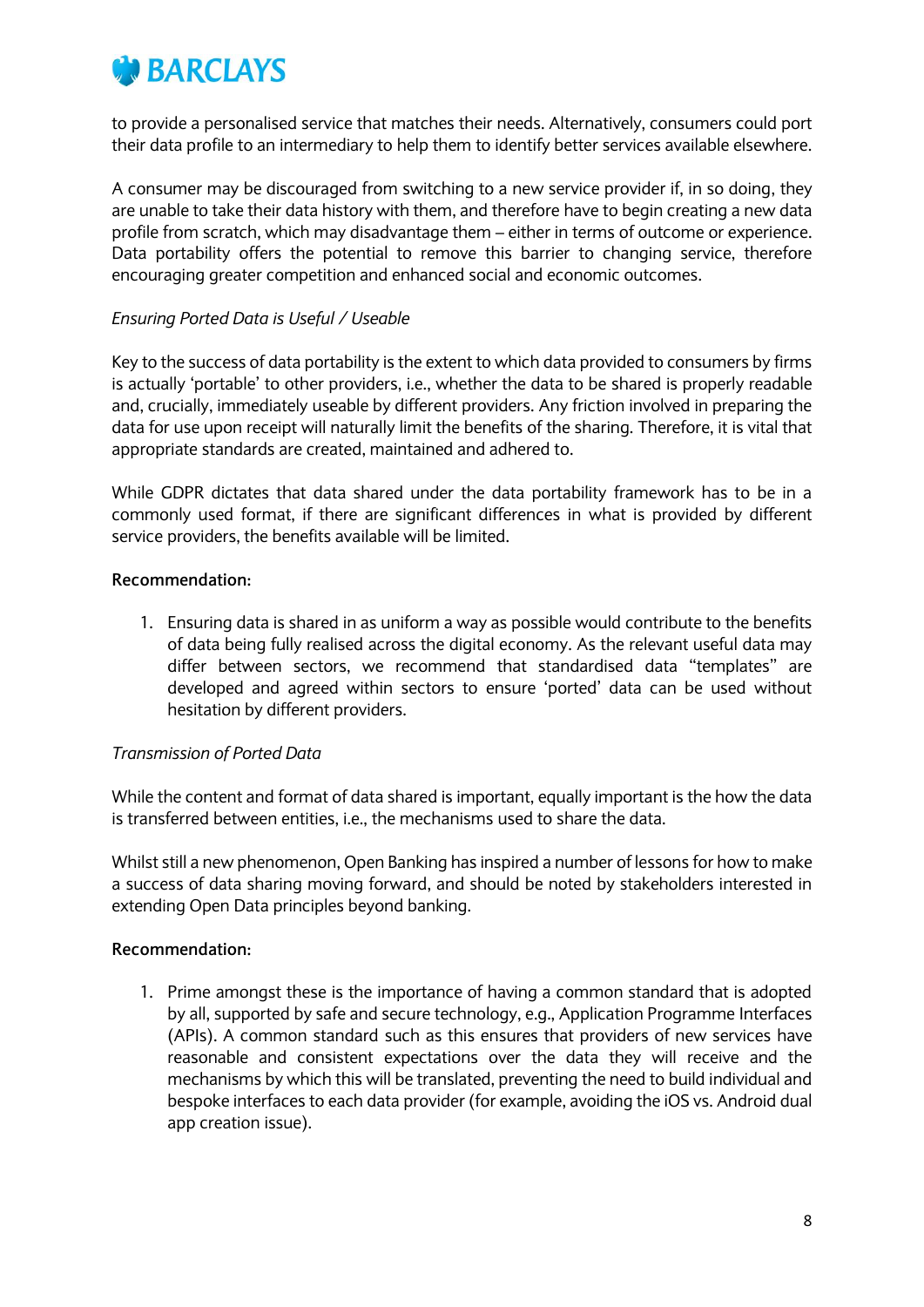

A safe and secure technology standard – specifically the use of APIs, alongside appropriate security protocols and standards – ensures that customers' data is safely transmitted between data users and, most importantly, that the customer always has real time control over what data is shared with whom. Importantly, this negates the need for consumers to provide their login credentials to third parties (known as screen scraping). Barclays strongly believes that the APIbased solution provides the safest and most secure way of allowing consumers to share their data, and that any future data portability initiatives should be designed on this basis.

#### *Promoting Data Portability across Consumer Markets*

Barclays strongly considers that *all* consumer markets could benefit by embracing an Open Data approach. As identified in the Consultation document, both energy and telecommunications are sectors in which consumers could clearly benefit from data portability, with consumers being able to leverage their usage profiles to find better tariffs or contract deals with other providers. When considering other consumer markets which may be well positioned to take advantage of the opportunities provided by data portability (see our response to Question eight below), Barclays suggests that markets which meet some or all of the following criteria would benefit:

- Markets that are rich in personal data, either from detailed initial data collection at the point of on-boarding, or through regular consumer activity;
- Markets where consumer data can be used to provide a tailored, personalised or cheaper service;
- Markets in which there are multiple service providers.

Based on these criteria, and if the Government is in search of high priority markets against which to move sooner rather than later, Barclays considers the below sectors as having potential to benefit immediately from data portability:

- Pensions: Customers build up (often multiple) pension pots over their lifetimes, meaning that they are rich in personal data. However, they are often not-well understood, presenting significant opportunities for innovation in customer education and engagement, which in turn should drive competition. Putting customers in control of their pension pots should add much-needed understanding and transparency to this important product class.
- Insurance: In purchasing an insurance product consumers are required to provide a range of data in order to receive their bespoke price quote. Once this data is provided, the product is then rolled over (with an annual increase in premiums often made by the provider). Whilst remaining with their existing provider may therefore result in a more expensive cost, the need to 'recreate' their data profile with different providers acts as a disincentive to switch. Data portability in the insurance market would remove this barrier, making it easier and simpler for consumers to switch providers to achieve the best cover at the best price.

#### *Open Banking*

While not necessarily based on GDPR data portability, the new Open Banking framework embraces an Open Data style approach, providing consumers with the ability to share their financial data with a number of providers, rather than 'port' it between providers, whilst continuing to retain the underlying relationship with their bank. If consumers choose to utilise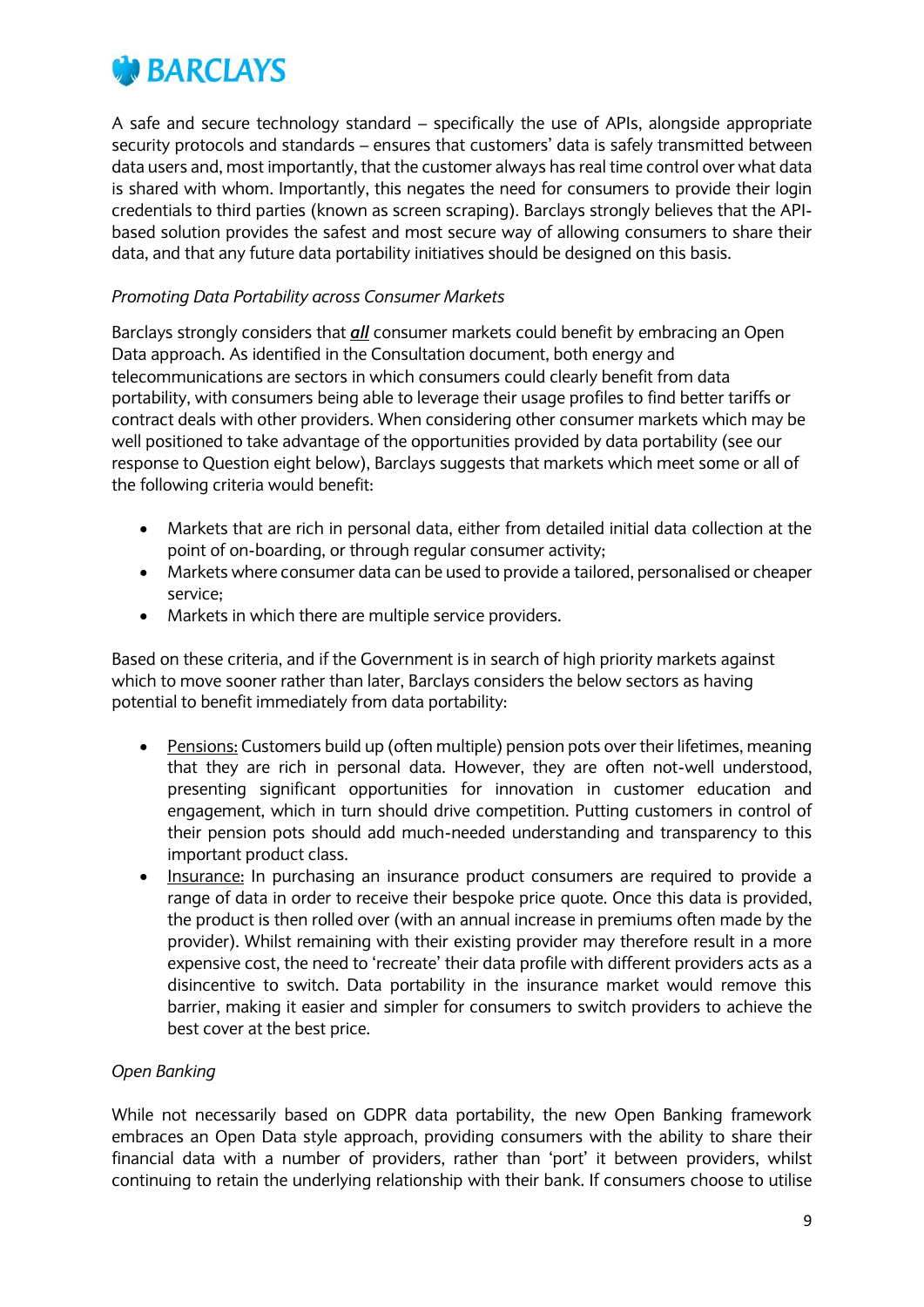

this ability, they provide consent for each Third Party Provider (TPP) that they wish to share their data with, with the data then shared between their bank and the TPP safely and securely through Application Programming Interfaces (API) technology.

Open Banking provides a range of benefits to consumers. The initial use cases are based around 'aggregation', which is an experiential benefit whereby consumers will be able to view their current accounts from different providers in one place, and in the near future will be able to initiate payments from their accounts. Looking into the future, consumers can expect to receive detailed analyses of their financial situation, along with personalised services and rewards. Open Banking represents the most significant change in retail banking in a generation, and has the potential to revolutionise how consumers manage their personal finances over the long-term.

#### *Q2. How can we ensure that the vulnerable and disengaged benefit from data portability?*

Barclays believes that a data-driven economy has the potential to deliver more proactive and holistic support for consumers who are most vulnerable. However, as this Green Paper recognises, such an environment could also pose risks for this group, either because a service provider could use data indicating potential vulnerability to unfairly exclude a consumer from its service, or because vulnerable consumers are unable to access and utilise the broader benefits that data portability will bring.

#### *Ensuring vulnerable consumers are not left behind*

Alongside the benefits for mainstream consumers, increased data sharing and portability also has the potential to enable greater support for vulnerable customers. Broadly, banks find out about vulnerability via one of three ways. Firstly, with customers telling us, secondly, with customers going through a process that implies potential vulnerability (e.g. bereavement or collections) or thirdly, banks identifying potential vulnerability from customer behaviour. It is on the third of these that data portability could play a role in ensuring customers get the support they need.

At present, banks may be able to identify signs of potential vulnerability from a customer's behaviour in relation to their products e.g. reduction in income and bounced bill payments. In these instances, we have processes in place to alert customers and proactively engage with offers of support. Financial services firms are looking to do this at earlier stages, using data to intervene before consumers' experience significant detriment. Allowing data portability across industries could potentially allow a broader set of data to be used, enabling earlier identification and support for vulnerable consumers and a more joined-up approach across sectors.

It is, however, important to recognise that data analysis is not a panacea to identifying vulnerability. It has not yet been proven that vulnerabilities such as mental health problems or dementia can be identified reliably from data. The margin of error is potentially wide, with some customers being missed and other 'false positives' being identified. A service provider implying to a customer they think they are vulnerable when they are not could cause significant offence and damage trust.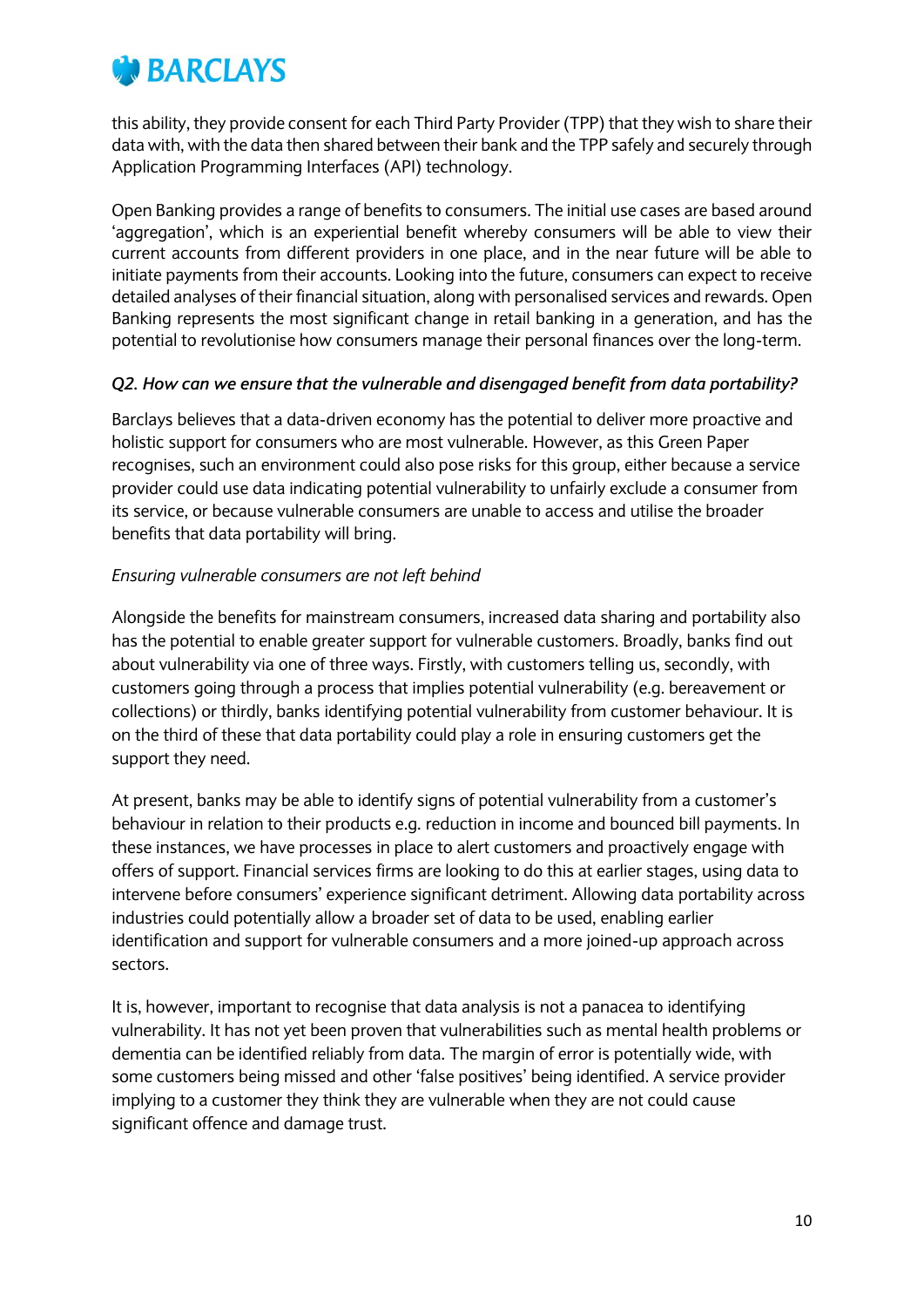## **BARCLAYS**

Additionally, such an approach raises a number of ethical questions and may itself pose a risk of detriment to vulnerable consumers, unless appropriately managed.

#### *Ethical dilemmas*

Firstly, as outlined in our response to question one, it is vital that consumers have trust in the collection and use of their data. This means that those using and collecting data must be clear with consumers about what they are requesting, how it will be collected, for what purpose(s) it will be used, and by whom. On data transmission, we believe the safest and therefore best way for data to be shared is via APIs. Ensuring the safe transmission and use of data is critical for this consumer group, given that we understand from Which?'s recent report on data collection and use 'Ctrl, Alt or Delete? The future of consumer data', that vulnerable consumers are more nervous than other consumers about data collection and use by large companies.

This report highlights that vulnerable consumers are especially nervous about their personal data being used by large companies and recent unpublished research that Barclays has commissioned from GfK reveals that both groups – vulnerable and non-vulnerable consumers - feel anxious about firms using their data to make targeted interventions. In qualitative interviews and focus groups with both customer sets, all participants reacted negatively to hypothetical examples of banks using data to identify detriments ranging from mental health issues, gambling problems, dementia and fraud and scams. Many questioned why banks would be analysing customer behaviour, and were nervous about the potential for banks to use any such conclusions to the detriment of customers.

Secondly, improving data sharing and data portability between industries could lead to industries being in possession of very significant data on consumers. This could lead to companies gaining sensitive insights on customers that they themselves may not be aware of or admit to their providers. For instance, it is conceivable that firms could be able to identify challenges such as gambling problems from transactional behaviour or potentially spot memory problems from customers failing ID&V or other account behaviour. This raises significant ethical questions as to whether and how firms may use any insights in their interactions with consumers and whether regulators wish to encourage firms to do so.

Whilst firms may be able to offer targeted support to consumers, our qualitative research suggests that consumers would be very sceptical about firms doing so. Crucially, across industries, firms and regulators will need to be mindful of the balance between safeguarding and privacy and taking account of consumer attitudes towards data in regulations and expectations of firms.

Finally, there is a risk that via data sharing, the identification of a customer's vulnerability may inadvertently contribute to that customer's financial exclusion. For example, if a firm identifies a vulnerability, such as gambling, there is a risk that the firm may be minded to take action to limit detriment to that customer, which may include potentially limiting access to credit. Industry and regulators must be mindful that this constitutes a withdrawal of service, and however well intentioned, may lead to effective exclusion of certain customers from certain products.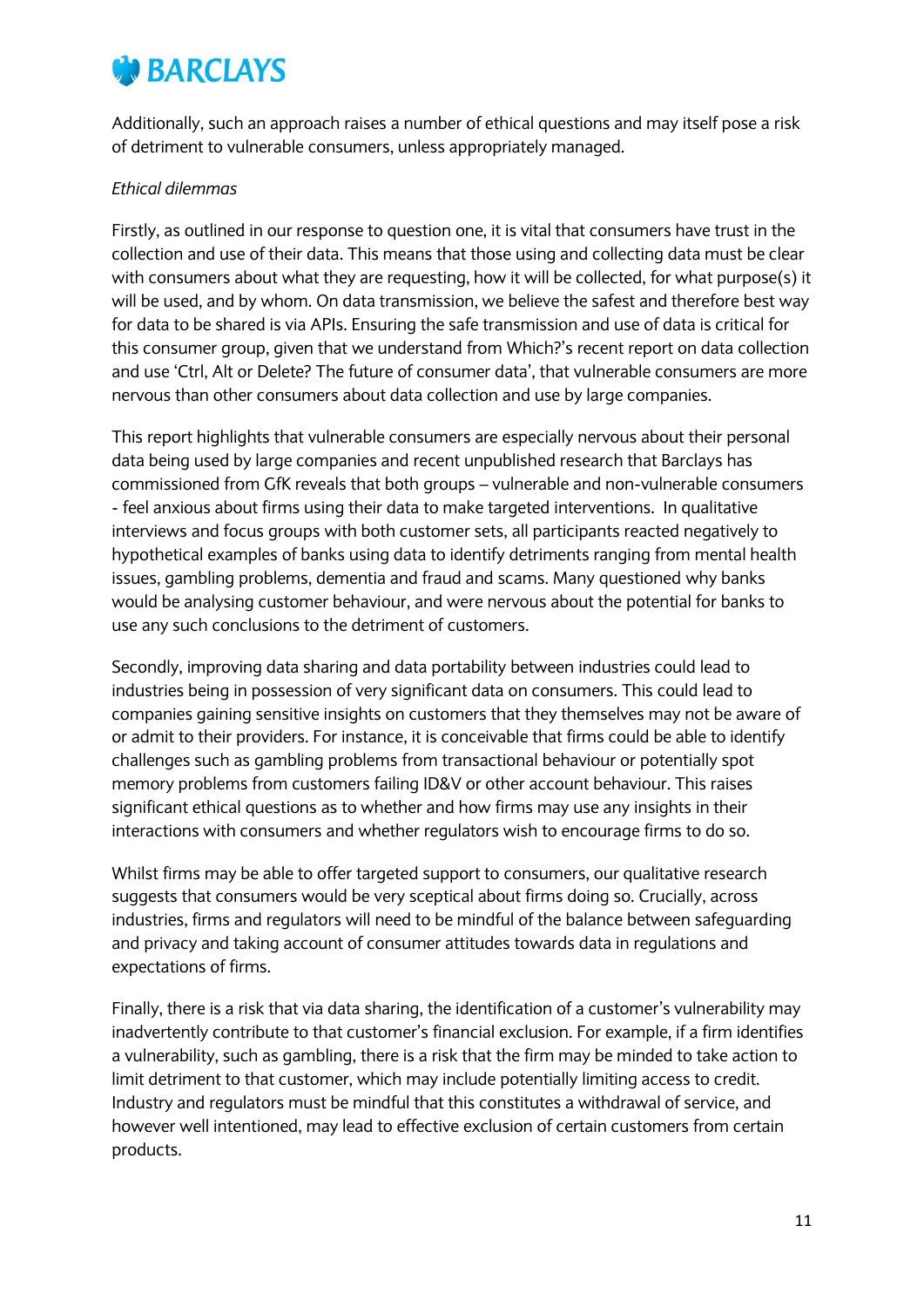

#### **Recommendations**

Given the importance of harnessing the power of data portability for the benefit of all consumers, including those who are vulnerable, we would make the following recommendations:

- 1. Strengthening broadband coverage and speed: The Government should invest to ensure that the UK's broadband coverage and speed is comparative with our European neighbours. Currently the UK drags behind Europe in both, hindering the ability of consumers' UK wide to act confidently and securely online.
- 2. Prioritising Digital Inclusion: Government should re-prioritise the digital inclusion of all UK consumers, setting an ambitious target of 100% digital inclusion by 2020, based on the explicit acknowledgement that digital inclusion is vital to achieve broad economic prosperity.
- 3. Promoting ease and accessibility of digital services: Promote the benefits and safety of using digital services, and encourage all organisations to do the same. Barclays has an 18,000 strong network of Digital Eagles that works with individuals and businesses to help grow their confidence in using digital technology. Other organisations, both public and private, could similarly prioritise the promotion of digital services to their consumer-base.
- 4. Building a safe Open Data world: Ensure the systems which underpin Open Data are safe and transparent – truly putting consumers in control of their data whilst preventing them from harm. This can be achieved through: the establishment of secure and resilient infrastructure (APIs); common standards for data sharing across platforms and markets; and by making the environment as hostile as possible for fraudsters to operate in.

#### *Q3. How can we ensure these new services develop in a way which encourages new entrants rather than advantaging incumbent suppliers?*

Barclays strongly supports open competitive markets and believes consumers benefit most, in terms of outcome and experience, when firms are forced to fairly compete to succeed, whether through price or differentiation in offering.

To ensure a fair and competitive market, all participants should be subject to the same rules. Any new regulatory framework should not be designed to benefit either incumbents or new entrants, but be designed solely to achieve the best outcomes for consumers. The focus should not be from where innovation originates, but the benefits it provides to consumers. Increasing competition is not achieved simply by increasing the number of players, but by making all players work harder to satisfy their customers.

The boundaries delineating traditional consumer markets are becoming increasingly blurred. For example, financial services are increasingly provided through digital platforms, and digital technology platforms are starting to explore providing financial services. Traditional firms offering financial services are subject to a strict regulatory and supervisory regime for the protection of consumers. To ensure the best outcomes for consumers in this increasingly blurred environment, it is vital that any new non-traditional firms offering financial services are subject to the principle of *'same activity, same risk, same rules, same supervision'*. Without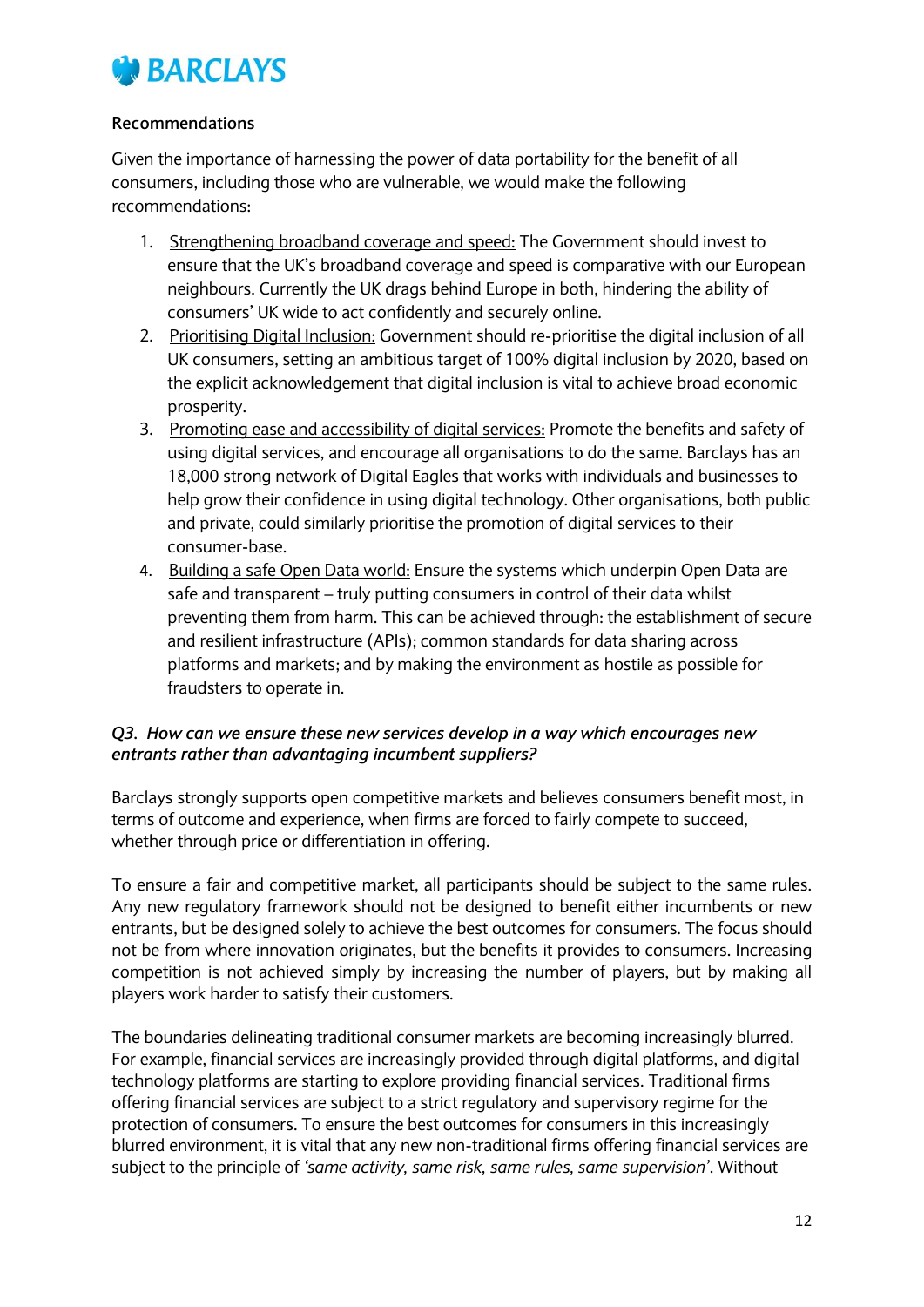

such equal treatment, there is a risk that non-regulated service providers increasingly enter the market as part of an unregulated shadow banking sector, with increased risk to consumers.

Furthermore, under the data sharing model of Open Banking, banks are required to share consumer data with third parties, if consumers wish them to do so. If major digital technology firms decide to become authorised TPPs for the purposes of Open Banking, and are able to access consumers' financial data, there is a risk they are increasingly handed an advantage given their access to a considerable amount of non-financial data as well as the consumer's financial data. Combined, these data sets have the potential to provide huge insight into consumers lives.

#### **Recommendations:**

Given the potential benefits to consumers, we would propose the following recommendations:

- 1. Reciprocal data-sharing: As banks are required to share consumer financial data, a similar regime should be introduced for major digital technology firms, to require them to provide reciprocal access (with consent) to non-financial data, and ensure a level playing field in this data sharing environment. There is potentially significant value that could be provided to consumers if their non-financial data e.g. search data, or social media data were accessible by other firms.
- 2. Extending Open Banking beyond the CMA9: For the benefit of consumers, Government should consider extending the Open Banking regime beyond the CMA9 – the largest nine banks in the UK, subject to the CMA's Open Banking remedies – to cover all banks. While we recognise this will take time and resource, it will provide the most potential for consumer benefit. Currently, smaller challenger banks who become TPPs can make use of the Open Banking regime to allow their customers to view an account held with a CMA9 via their platform. There is no equivalent capability to allow CMA9 customers to view non-CMA9 accounts via their platform. There is likely a significant number of CMA9 customers who also hold non-CMA9 accounts who would value this capability. The value and benefit that could potentially be provided to these consumers is not currently being received.

#### *Q4. What is the best way to publish performance data so that it incentivises firms to improve and can be used by consumers when taking decisions? Should firms also offer discounts or compensation for poor performance?*

It is important to appreciate that there is vigorous provision of non-official quantitative and qualitative performance data for all of the consumer markets considered by the Green Paper. The various review sites, whether by drawing together the views of individual consumers or presenting those of more experienced contributors, form an extension of more traditional 'word of mouth' assessments of products and services.

Before any new stipulations for sharing are considered, Barclays believes it is vital to establish when official or 'encouraged' performance data will be likely, in practice, rather than principle, to add to consumer understanding of a particular firm – or help support a consumer in choosing between two or more firms in their consideration set. Barclays would suggest that this is most likely to be the case when (i) the data reflects reasonable measures of key consumer experiences (expressed in terms to which a consumer can immediately relate) and (ii) there are clear benefits to standardisation across suppliers (which, more often than not,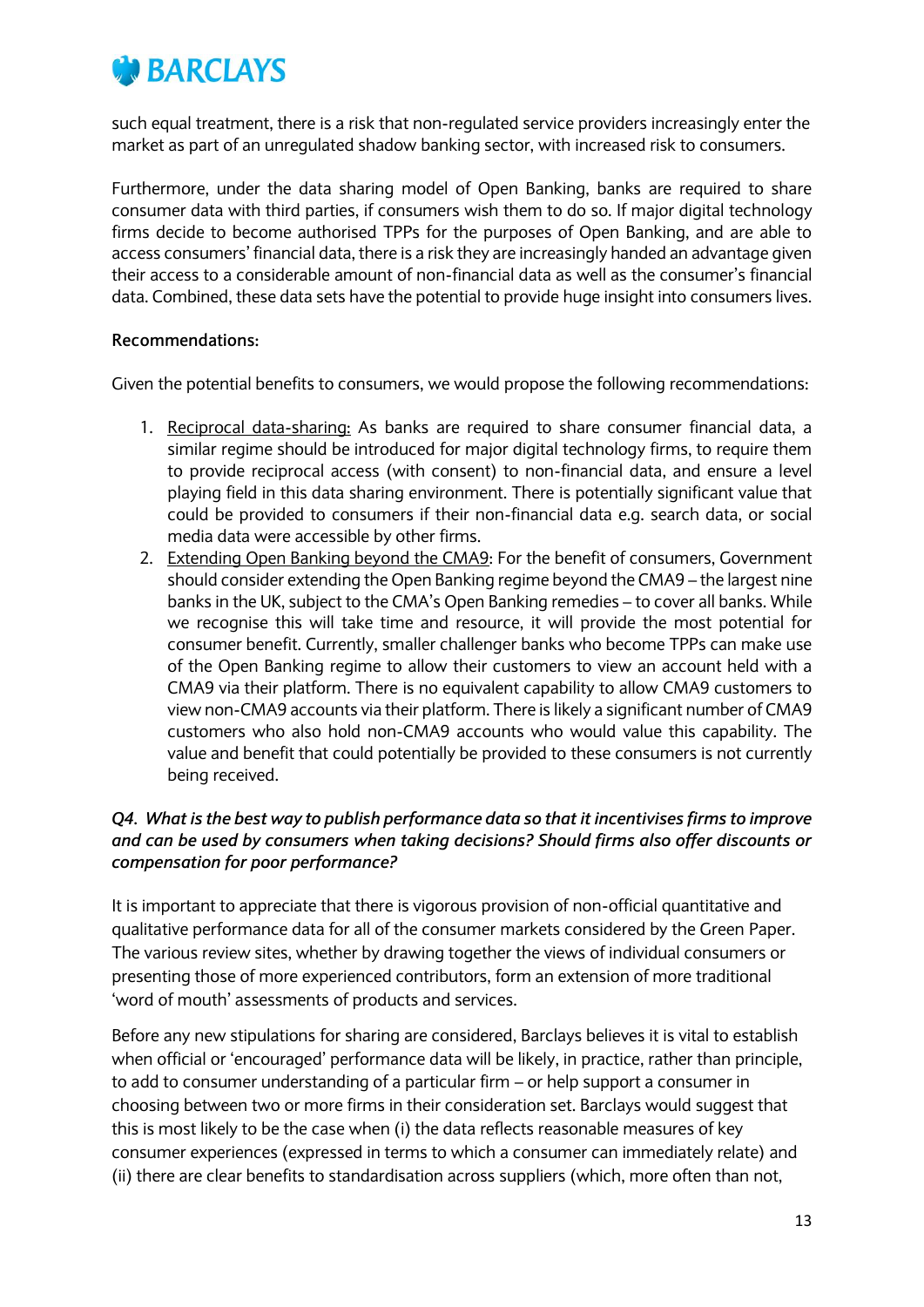

relates to the more "commodity" elements of services, rather than those which differentiate between two or more firms).

In the banking sector, for example, standard data on complaints have been published for some time and, on publication, receives broad coverage. However, the extent to which individual customers engage with this data or are influenced by it remains unclear. More recently, the development of a range of new banking performance data to be published is underway as a result of the CMA's *Retail banking market investigation*. One part of this is the creation of new, independent service quality surveys for both personal and business banking customers, covering all but the very smallest providers in the UK. The first results from these will be published in August 2018 through a variety of channels – (i) in branch, (ii) online and (iii) via APIs for use by third parties. Complementing these will be additional service information specified by the FCA in their latest BCOBS addition, including: service availability by channel, account opening timings and data on 'service incidents'. Again, however, while the intentions behind the publication of this are inherently good, it remains to be seen whether or not the mere fact that it is published will lead to any material benefit to consumers or markets that wouldn't have come about otherwise.

It is unlikely that there is a single 'best way' to publish such data. Their effectiveness will depend on the market and products under consideration. The use of APIs provides the potential for a greater range of presentation approaches for any given data, in contrast to a prescribed approach set by regulators or agreed through trade bodies. Those APIs also ensure that published data is more easily consumed, so that it can be leveraged more extensively and, therefore, potentially have more influence over consumer perceptions, considerations and choices. However, even for these, the preparatory work can be significant, with a variety of presentation styles bringing their own issues. Linked to this is the need to evaluate whether given performance data is actually being used by customers to influence their choices. Such reviews can reveal if the range of data and/or their presentation needs to be modified or, in some cases, if they should cease to be published.

#### *Driving better practice across the market*

Regarding the financial impact of poor performance, Barclays would note that we – and other banks – already compensate customers who suffer losses due to errors or failures on our part. In addition, we provide discretionary payments in some cases of poor service short of financial loss. However, we would strongly suggest that this issue be left to the judgement of individual firms, albeit within an overall framework, e.g. the FCA's 'Treating Customers Fairly'.

More broadly, we would also suggest that the transparent and well-promoted improvement of standards across the financial services industry is the best mitigant of poor performance. When an individual firm pays compensation to an individual for an incidence of poor performance, the learnings from that experience is shared only between those two parties. Given the need for the whole financial services industry to be striving for better practice in consumer outcomes and service, it is important to promote the standards expected, to ensure greater awareness of, and likelihood of achieving, such standards across the board.

*Case study – complaints data*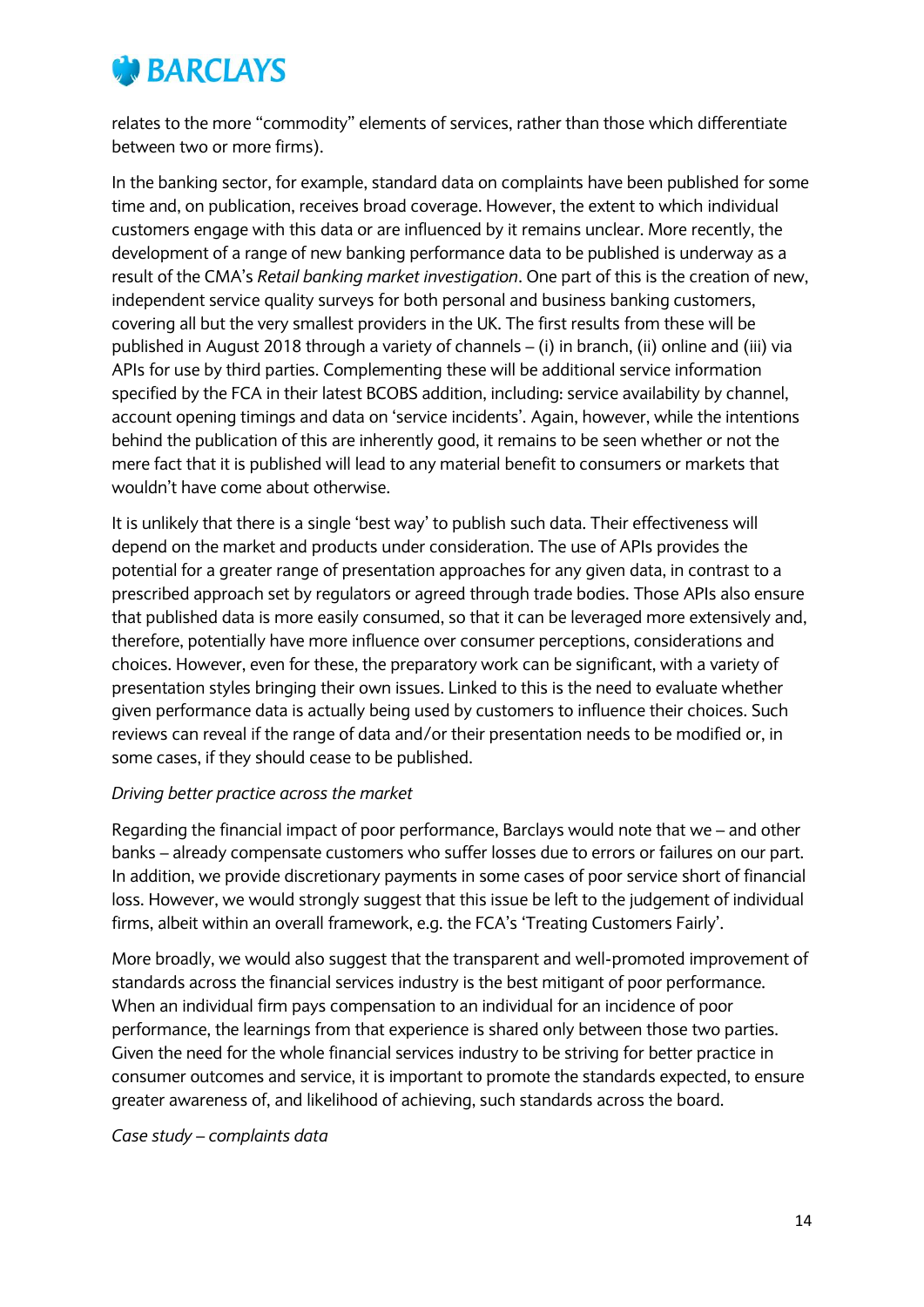

Both the Financial Conduct Authority (FCA) and Financial Ombudsman Service (FOS) collate and publish performance data on volumes and quality of complaints handling by financial sector firms, every six months, capturing the following metrics:

#### FCA:

- Total complaints received split by product category
- Total complaints closed split by no. of days taken to resolve brackets
- Volume of complaints upheld as a %.
- Main causes of complaints

#### FOS:

- Number of new referrals to FOS
- Uphold rates
- Number of cases resolved using the Early Consent process (where FOS involved prior to complaint closure).

Publication of complaints data ensures transparency, provides valuable insight to consumers to inform their choices and also enables firms to benchmark performance against their peers. However, the method by which data is shared is key to driving the right behaviours, both at an organisation level and by consumers.

We believe that a move away from volume-based data to contextualised metrics would provide a more accurate and reflective performance information. Currently larger organisations are more likely to be top of complaint volume tables because of the size of their consumer base, detracting from a realistic perception of the service delivered. This method also hides some poor performers who are lower down the table in terms of volumes.

#### **Recommendations:**

- 1. Complaints per '000' consumer accounts: While this data is available and referenced, a greater emphasis should be placed on "complaints per '000 consumer accounts" as a more reflective and contextualised metric than total complaint volumes.
- 2. Differentiating data by type: Data should be broken down by provider type e.g. banks, building societies, insurance companies, pay day lenders to provide a more like-for-like comparison.
- 3. Promotion of best practice: The exploration of an industry benchmark for what one should expect to see in terms of average numbers of complaints, FOS referrals and uphold rates per '000 accounts, for each of the industry players above.
- 4. Publishing qualitative data: We believe the publication of compliments or customer reviews, alongside complaints data, would provide a more complete picture of the consumer experience, to inform consumer choice. While complaints data is a useful metric, it will not always be a key driver of consumer choice, which will be influenced by a number of factors, including brand loyalty and ease of use, among other things. Consumer choice is therefore likely to also be driven by customer feedback – good or bad, rather than simply the volume of complaints.
- 5. Simplifying definitions: We believe that simplifying the definitions and recording principles within complaints data would encourage greater capture and support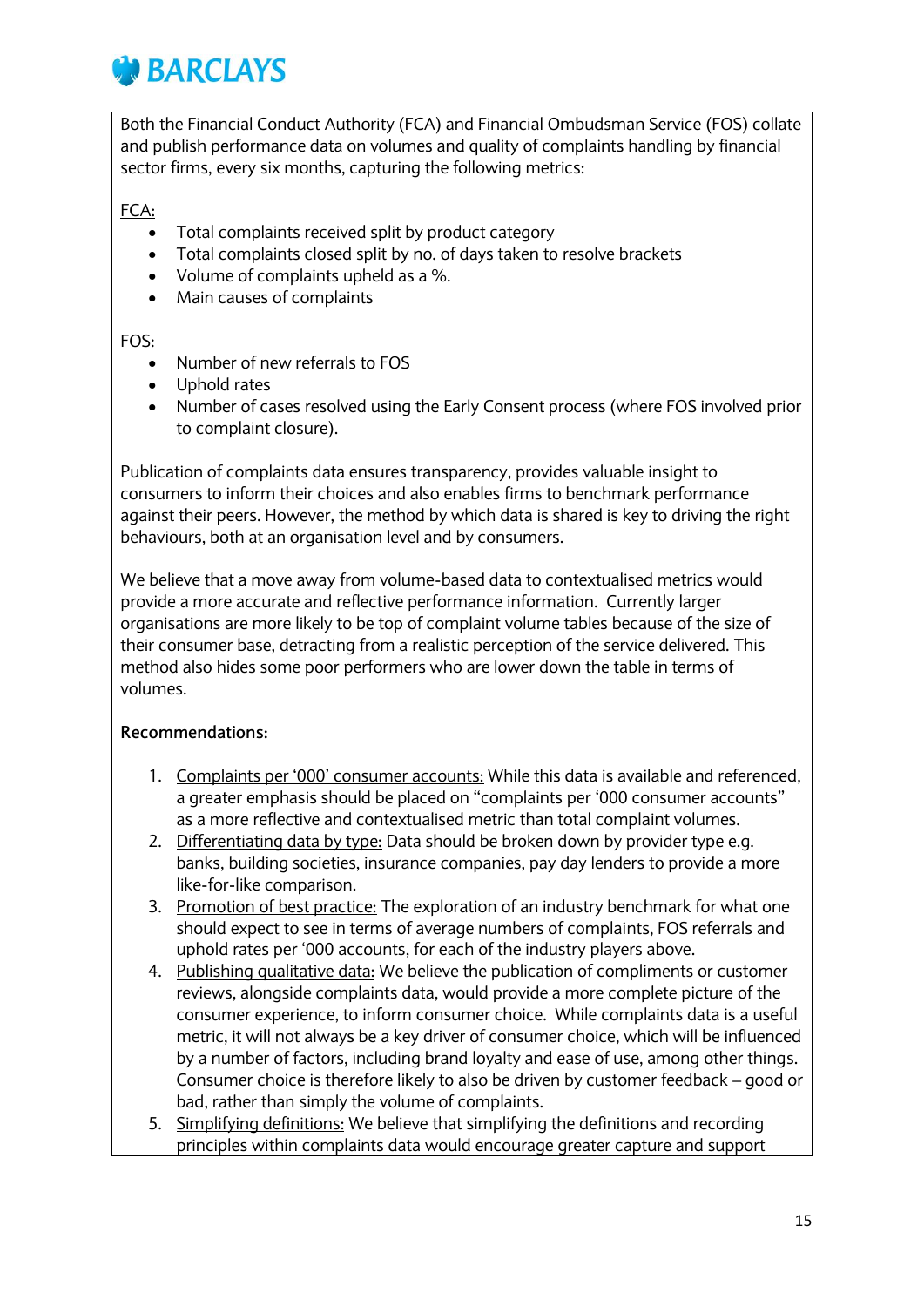

more robust and effective publication. Industry collaboration for a consistent approach, with guidance from the regulators, is critical to achieve this.

*Compensation payments for poor service:*

Compensation payments for poor service are common across the industry and some information on payments is made available by the FCA and FOS, including:

FCA:

 A view of total amount paid in compensation at an overall industry level split into product areas is shared every six months.

FOS:

- General guidance on FOS approach to assessing and awarding compensation is available on their website
- Technical Notes in certain areas of compensation are also available on their website
- Ombudsman News is used to focus on specific themes and share relevant case studies as appropriate

If a complaint is made regarding poor performance, it is important to put the customer back in the position that they would have been had the error not occurred (in line with FOS approach). However, this should never be used as a substitute for fixing the issue for the customer.

A key challenge is ensuring a level of consistency, while treating every case on its own merits. Determination of levels of Distress, Inconvenience, Trouble or Upset can be subjective and can also be open to vexatious claims. While FOS provide some level of guidance and insight into their decisions on compensation, these are still fairly generic. In order to manage this effectively, clear guidance for colleagues, relevant and appropriate empowerment limits and robust governance is essential.

### Digital markets that work for consumers

#### *Q.6. How can the Government support consumers and businesses to fully realise the benefits of data portability across the digital economy?*

For consumers and businesses to fully realise the benefits of data portability and other data sharing frameworks, the concepts need to become well established, be fully understood by consumers, and enjoy high levels of public awareness and trust. Consumer benefit will be limited if few consumers are aware of their right to data portability and the benefits that this can bring. The Government should therefore seek to maximise consumers' awareness of their data portability rights. Service providers could be encouraged to ensure consumers are aware of their rights and fully understand that they can request their personal data to share with other firms if they choose to.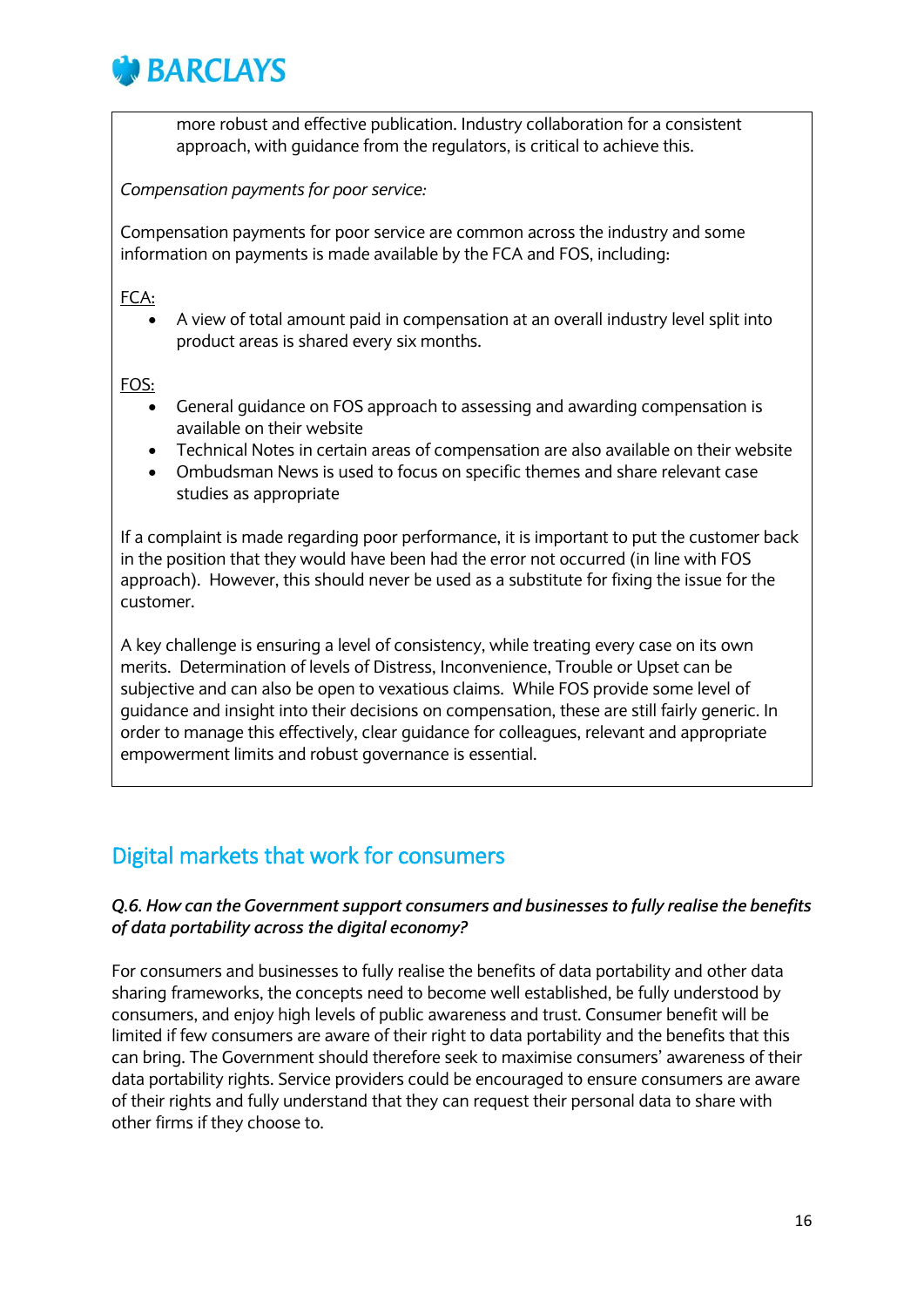

However, as with any form of data sharing, it is of paramount importance that consumers are clear about how their data is being used, the potential risks associated with sharing their data, and the steps they can take to avoid any potential negative consequences. Increasing consumer awareness of digital fraud and scams has been a key focus for Barclays, as noted in the introduction, and in 2018 we launched the second phase of our Digital Safety Campaign which focusses on data, as well as digital safety. This includes a focus on the importance of personal data, by shining a light on how consumers may be unwittingly sharing more data than they think, and highlighting how they can take a level of control that is right for them. We have launched a multimedia advertising campaign – a new DataSmart TV advert (search Barclays Root Vegetables), and public billboards across the country - that we hope will go some way to raising public awareness of data sharing to help people take control of their data.

#### *Q7. As technology continues to develop, how do we maintain the right balance between supporting innovation in data use in consumer markets while also preserving strong privacy rights?*

Barclays strongly believes there is huge potential for consumers to benefit from an Open Data style approach across consumer markets. However, if data is not shared or ported securely, there is significant risk both to consumers in terms of data security, and also to the Open Data concept more broadly, as a major data breach may risk undermining data sharing initiatives before they have demonstrated their potential.

As the technological revolution continues at pace, it is critical to balance innovation in the data-sharing landscape with strong data protection and privacy rights. Ensuring appropriate infrastructure and mechanisms are in place to share data is the best solution to facilitate data sharing, while limiting any risks to data privacy.

The framework in place for data sharing within Open Banking is an appropriate model and a good example as to how to share consumer data safely and securely. Consumers sharing data with third parties through API technology provides much greater control for consumers in as secure a way as possible, compared to consumers sharing data by providing third parties with their login credentials (screen scraping). See question one.

As data sharing becomes more commonplace, it is important that consumers continue to feel confident in their privacy and that their data is secure. Barclays takes the protection of customer data extremely seriously and we are actively looking to boost public awareness of Open Banking as a safe and secure method for consumers to share their data. To ensure consumers are comfortable and confident that their data remains safe, Barclays has also created a new Third-Party Permissions Centre – a one stop hub providing consumers with clear and simple control over whether they share their data, and with whom. This would also provide the ability for consumers to amend their permissions easily and instantly.

#### *Q8. What challenges do digital markets pose for effective competition enforcement and what can be done to address them?*

Barclays does not consider that digital markets necessarily give rise to any more competition enforcement issues than traditional markets with regard to likely infringements. What is different is the need to ensure that competition authorities and regulators work together with consumers and industry, as the consumer and their data becomes central to the services being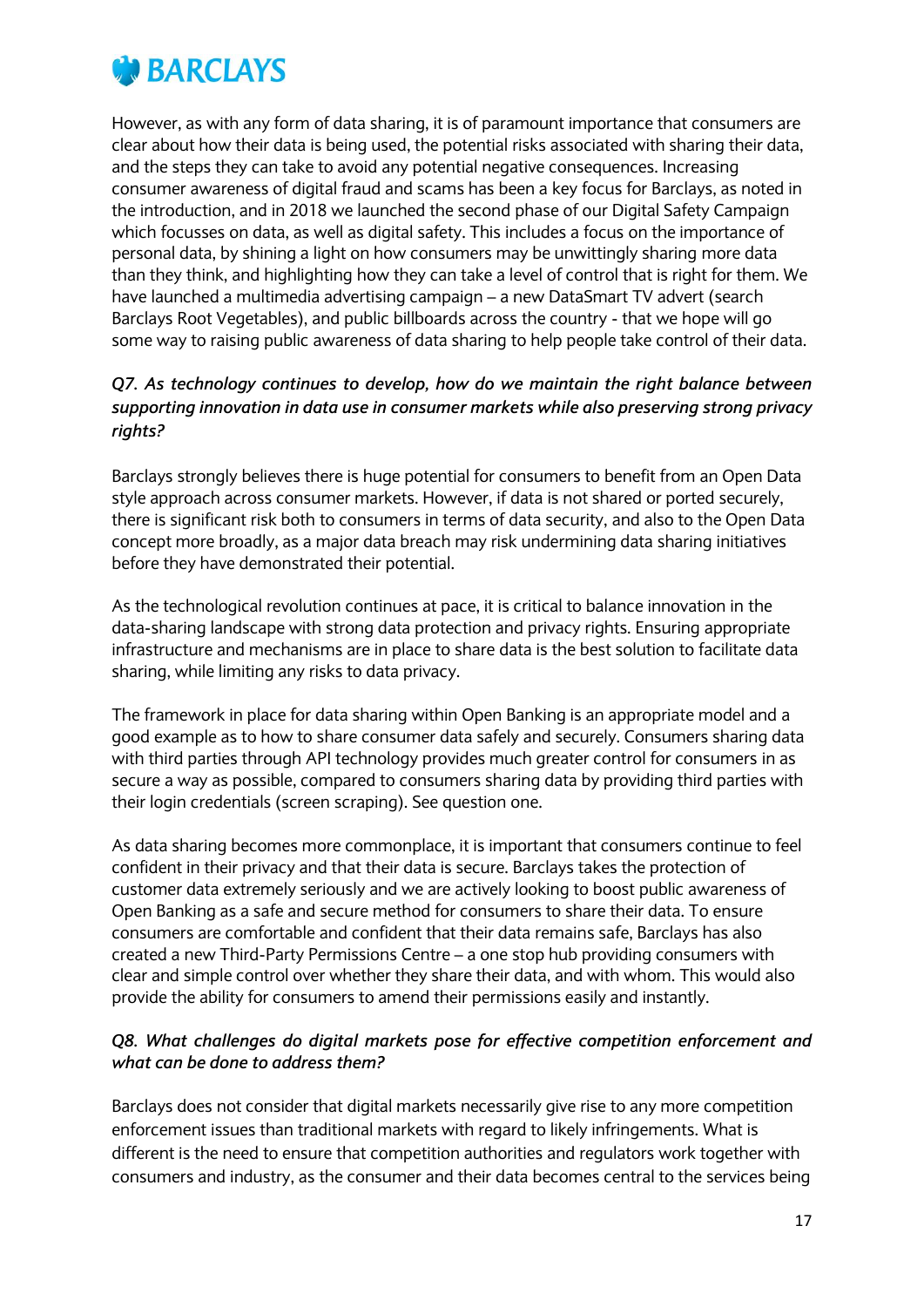## *<b>D* BARCLAYS

offered. By getting the parameters for the use of such data right, competition can flourish to benefit the consumer in a secure manner.

As mentioned above, we suggest that consideration is given to the potential to expand the obligations for the sharing of data (with informed and considered customer consent) beyond financial services firms. We believe that there are a number of sectors where companies hold data on behalf of their customers where the sharing of this data could bring valuable benefits to customers.

Third party providers of goods and services with access to customer data generated or stored across multiple platforms could tailor their offerings to a customer or bring to a customer's attention cheaper, more tailored or otherwise attractive offerings, which the customer would not have actively sought. Such benefits would accrue to customers across a wide range of goods and services if data sharing obligations are extended beyond the Open Banking initiative and PSD2 to various other sectors of the economy (especially technology). Giving third parties access to such customer data, with suitable legislative and customer focused control framework standards, would also facilitate the identification of vulnerable customers and advance financial inclusion.

We note that the Government is already considering the potential to expand Open Data principles to firms in the energy, water, and telecommunications sectors, and suggest that strong consideration be given to expanding beyond this, in particular to technology firms, which hold a large volume of customer data. Frequently these technology companies use this data to analyse the habits of their customers: with suitable control safeguards and frameworks this data can be used to benefit these consumers too. The combination of data sets from this combined group of companies and industries has the potential to radically transform, for the better, - the manner and content of products and services used by customers. Barclays considers consumers need to be put in a position to control their various data within frameworks which provide them with reassurance and ease of use.

Furthermore, in today's data economy, where boundaries between sectors are increasingly blurred, and as market structures evolve, it is important to ensure that a level regulatory playing field is maintained for all those who operate within the market. As a broader variety of organisations begin to operate within the financial services sector – through the opportunities created by Open Banking and PSD2 for example – we suggest that Government consider how to put the consumer at the centre of these opportunities. This should be done by ensuring common secure standards are developed across industry participants, and crucially ensuring they provide the same protections to their customers. The use of API standards in Open Banking indicates how such standards can be used to provide data in this way and promote third parties to offer innovation to assist consumers in making informed choices.

#### *Q9. Is the legal framework that covers consumer-to-consumer transactions appropriate to promote consumer confidence?*

The rise of consumer-to-consumer transactions (often known as the gig or sharing economy) has been closely tied to technological advances. Uber, for example, could not be sustained without APIs, regular and reliable internet coverage (broadband, WiFi or 4G), smartphones and GPS technology. It is evident that these technological advances are now a permanent part of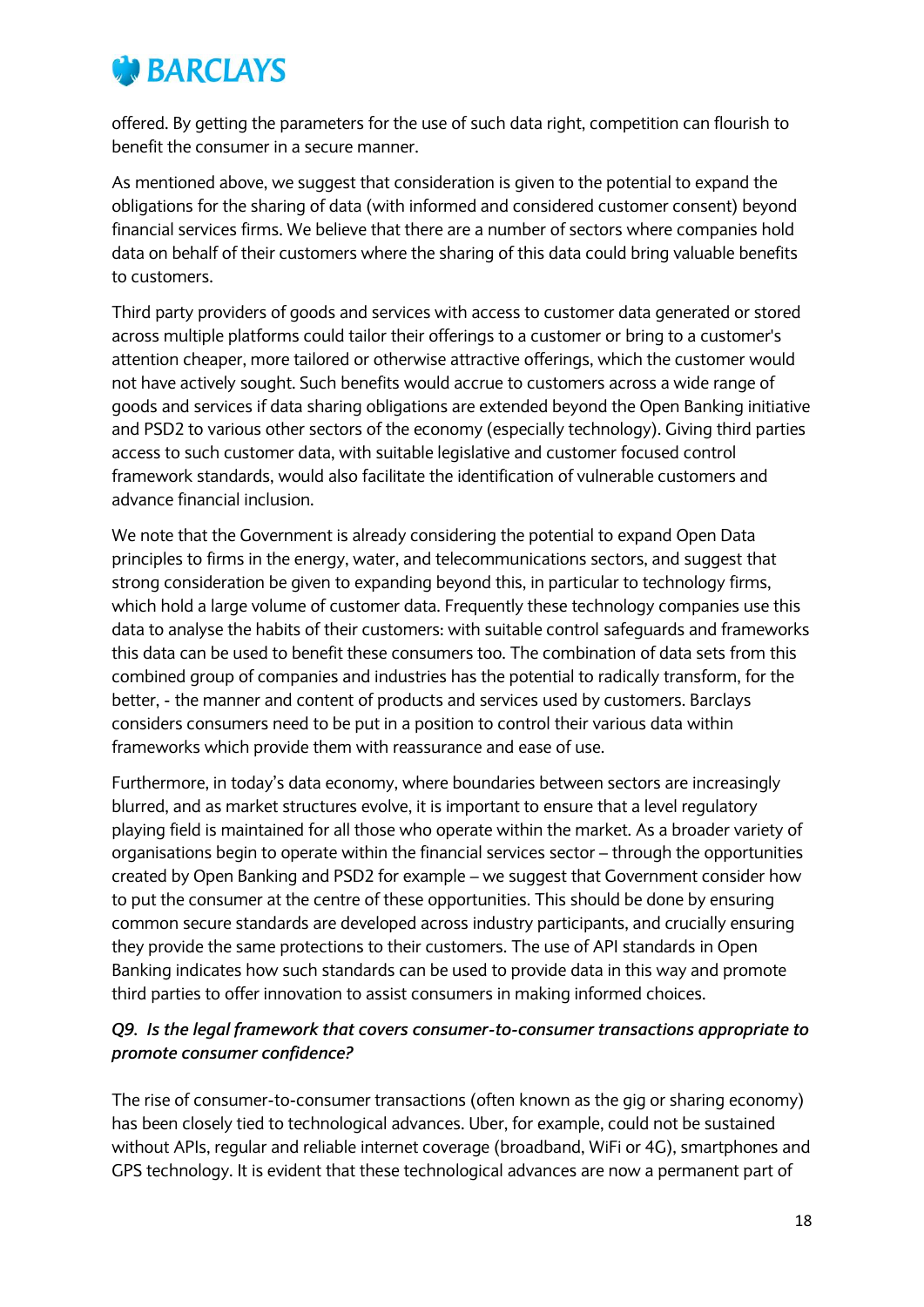

consumers' lifestyles and therefore the broader consumer marketplace. It is also evident that such advances and developments will continue to impact and influence those marketplaces. As such, review of legal treatment of consumer to consumer transactions is timely and needed.

#### *Difference between consumer-to-consumer transactions and business-to-business transactions*

We agree that there are differences in the legal treatment of consumer-to-consumer transactions as compared to business-to-consumer transactions (because a significant amount of consumer protection legislation only applies to "traders" or non-consumers). We also agree that it is highly unlikely that most consumers using platforms to purchase goods or services are aware of those differences, and even if they were, be in a position to identify whether an individual was acting as a "trader" or in a personal capacity when providing goods or services. This aspect of the market was not reflected in the consultation paper.

For example, many eBay sellers are in fact commercial merchants using the platform as a channel, and likewise a significant amount of the money lent through peer-to-peer lending platforms is lent by businesses or institutions as opposed to individuals. There are, therefore, three separate categories to consider:

- 1. Business-to-consumer transactions
- 2. Consumer-to-consumer transactions, and;
- 3. Business-to-consumer transactions made using platforms.

The fact that the latter two categories can be found on the same platform (so a consumer could almost simultaneously buy a set of chairs from a consumer and a table from a furniture supplier) may increase the risk that consumers will not appreciate the difference in protection provided by the suppliers.

However, our view is that any attempt made to reform the legal framework to reduce or remove these differences needs to be based on clear evidence of specific potential harm to consumers. Further, any such proposals for reform must be balanced against the impact such measures could have on innovation and the "sharing economy" policy objective. It is important not to assume that the technical legal differences equate automatically to a real problem that needs to be fixed. Rather than looking immediately to close the gap that exists, the focus now should be on increasing consumers' understanding of their rights when entering into consumer-to-consumer transactions and ensuring that consumers are made aware of whether they are transacting with another consumer or a trader. This is another aspect of the need to support the level of digital literacy and confidence – it isn't purely about spotting 'scams' or social engineering online. Of course, consumers' personal responsibility for their actions in entering into a commercial transaction – irrespective of the counterparty - is also an essential aspect of this equation and one which we feel is sometimes overlooked.

#### *Work to date and considerations going forward*

As paragraph 119 recognises, the market has itself evolved to produce a number of possible solutions to the transparency issue, and technology has the capacity to transform this further (use of APIs for instant information exchange and identity verification, for example). It is conceivable in the future that we conclude that platforms and indeed markets should adopt –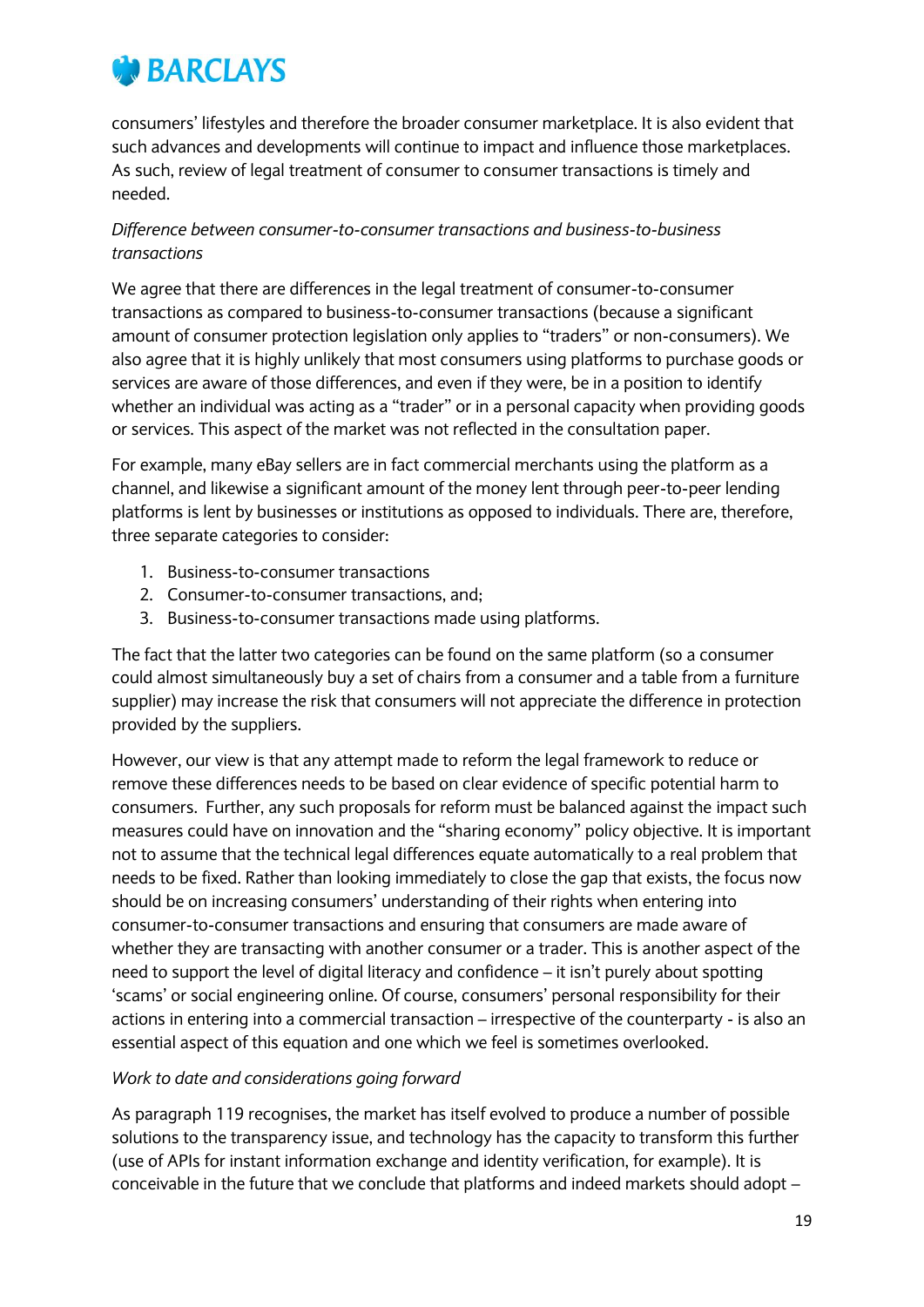

provided sufficient time and resource is available to build and integrate such technology within existing infrastructure - a similar approach on transparency. Some work being done by the Payments Service Regulator on push payment scams and the metrics for poor service as noted above are useful comparators.

This reference across to innovation in financial services is instructive: the development of these platforms to inform the consumer as to their counterpart can go hand in hand with, and replicate the innovation being seen in financial services specifically, especially in payments. Further, this links to Open Banking more broadly, where there is a risk of consumers unknowingly losing protections as a result of new regimes. Payments made using credit cards, for example, will generally be covered by section 75 of the Consumer Credit Act (which gives customers an ability to claim against their card issuer where there is a breach of contract or misrepresentation by the seller), and certain payments made using debit cards can be "charged back" under the card scheme rules. By contrast, payments made by an account-toaccount transfer are unlikely to be covered by either section 75 or the chargeback rules. Open Banking and PSD2 are likely to see a marked increase in non-card payments (Payment Initiation Services being one of the new regulated payment services introduced by PSD2). While there is a mechanism for assigning liability in PSD2, there is currently no requirement to make the different models depending on payment method clear to customers. As such, additional consumer education may merit some consideration. Regardless, tools for information sharing and aggregation of financial services information delivered by Open Banking may present a useful model to adopt in the consumer to consumer marketplace.

In summary, although we acknowledge that the UK currently has one of the world's strongest business to consumer protection regimes, it is not yet apparent that those protections should be replicated for transactions between consumers.

#### **Recommendations:**

1. Education about different models: In our view the policy objective should be to educate consumers better about the different protections offered by b2c versus c2c transactions and mandate that c2c platforms prominently display whether the seller/ provider is a consumer or trader. This will allow a consumer to make an informed decision as to who they wish to do business with on the basis of the marketplace infrastructure, and the varying consumer protection regimes. This can be supplemented by information sharing between the parties to a transaction along similar lines to that presented by Open Banking and the CMA service quality indicators.

This approach could result in additional benefits as it should encourage consumers to pay closer attention to the identity of online sellers. This should therefore reduce the potential for scams, and make the different rights that apply in different contexts more apparent, helping consumers to decide which type of payment – or marketplace - to use in any eventual transaction.

#### *Q10. In what circumstances are personalised prices and search results being used? In which circumstances should it not be permitted? What evidence is there on harm to consumers?*

Personalised prices – where individuals are charged differing prices for products or services depending on relevant factors – are a positive feature of many markets, and can help ensure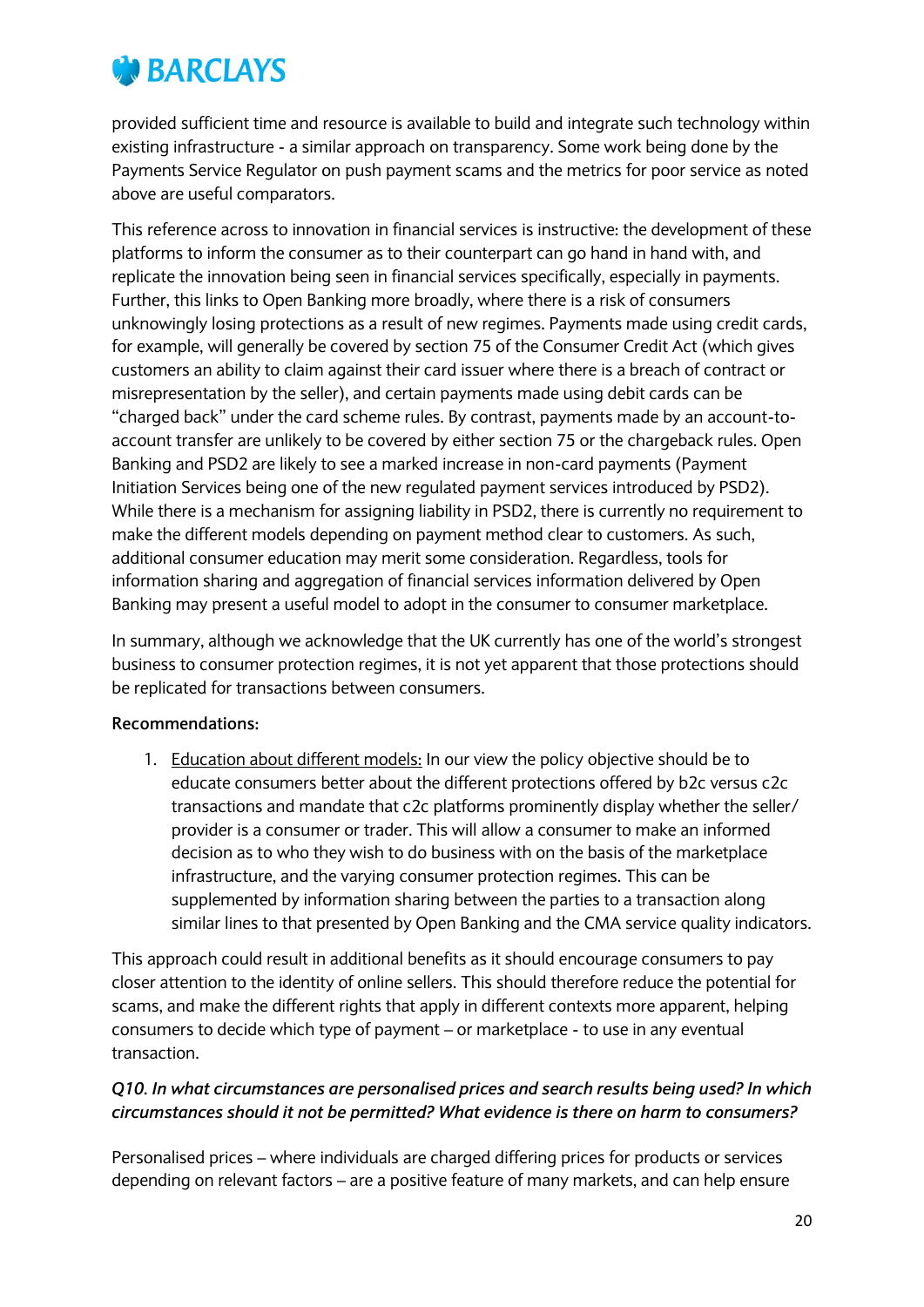

that the price paid by an individual reflects the 'cost' of its provision, ensuring a fairer and more efficient consumer and market outcome.

For example, an insurance product will provide the same features and coverage to all who own it. However, customers will be charged a different price (or "premium") in accordance with their particular risk profile. Those customers who are more likely to make a claim (and therefore have a higher cost associated with the product's provision) pay an accordingly higher price. Those customers who are less likely to make a claim (and therefore have a lower cost associated with the product's provision) pay an accordingly lower price.

Such pricing techniques are beneficial to consumers as they allow providers to offer their products and services to a wider market through more accurate pricing of their risk. Without this ability firms would be required to be more risk averse – assuming more consumers to be of a higher risk than they actually are - and therefore take a more conservative position with respect to the distribution of their products.

Separately, personalised prices may be utilised where a product provider wishes to segment their customer base in accordance with their willingness to pay. For example, the use of OAP and Student discounts for cinema tickets, or special offers for those who self-select through the use of offer apps.

Barclays has no comment with respect to the use or appropriateness of personalised search results.

#### *Q11. Should terms and conditions in some sectors be required to reach a given level of comprehension, such as measured by online testing?*

At this stage we don't think that the case has been made for there to be a mandatory comprehension threshold that some terms and conditions should meet, and it seems to us premature to pre-empt the output of the Behavioural Insights Team.

Deciding on what the threshold should be and how that should be assessed would be a very significant undertaking. Instead, our view is that firms are highly likely to continue to compete and innovate to improve their presentation of terms and conditions, driving up the standard of terms and conditions across the industry. Focusing purely on "could the average 14-year-old understand these terms?" may actually hinder such innovation.

The GDPR, PSD2 and increasing digitisation of consumer markets will all operate to force firms to think more creatively about how they present terms and conditions (in many cases there is no inherent reason why all the information need be presented in one go to customers, for example). Open Banking, in particular, is likely to involve consumers making rapid decisions about financial services using smartphones and tablets. We believe that this will inevitably drive the industry towards a more sophisticated, customer-centric and technology-appropriate way of engaging customers with the information they need. This aligns with the FCA's expectations of financial institutions, as outlined in their work on "smarter disclosures". We would certainly endorse the view that many contracts include content that doesn't have to be in the terms and conditions – historically firms in some sectors simply put information there for want of an obviously better location. The pressure not to do this is going to increase significantly.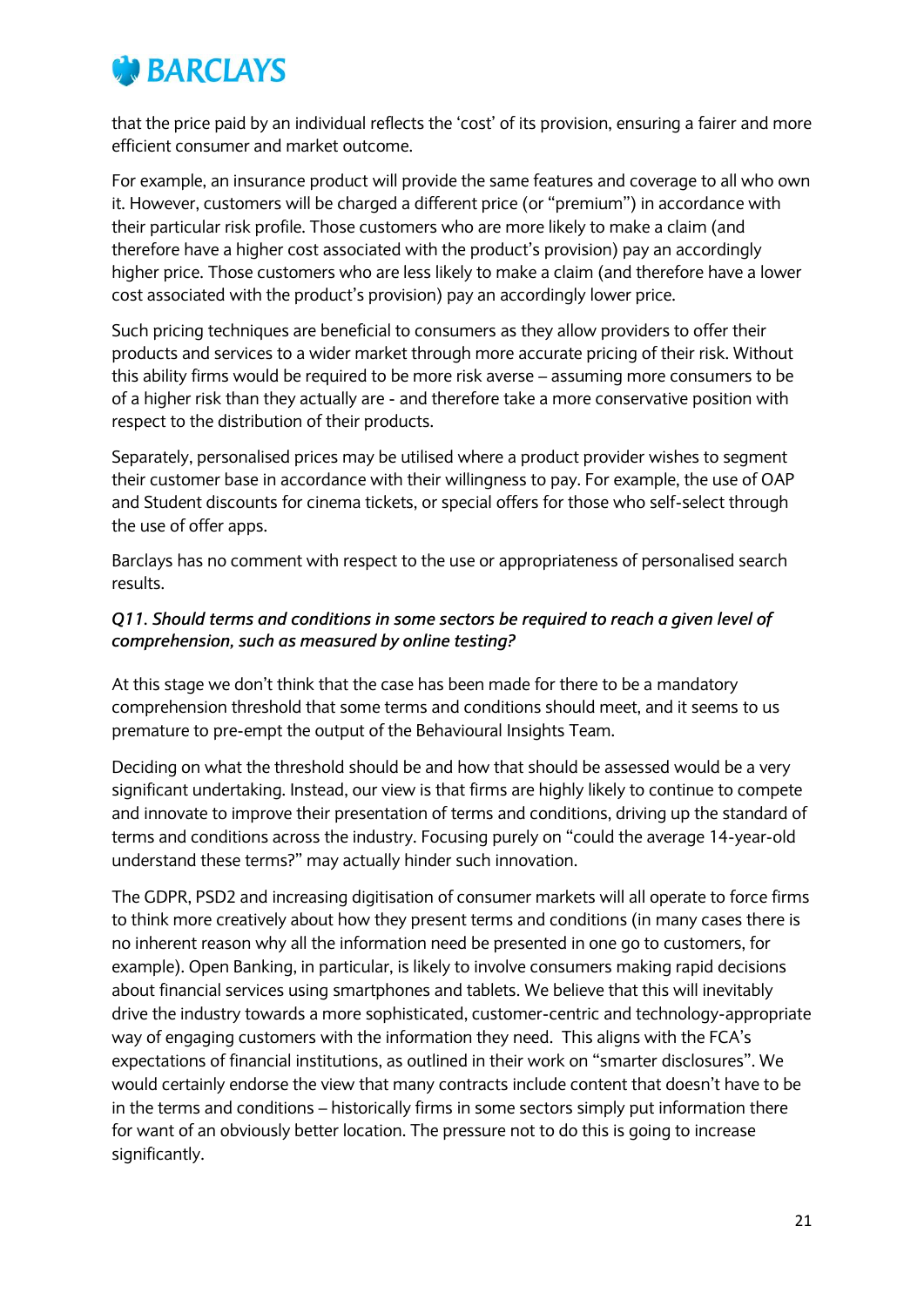

Moreover, viable alternatives to a comprehension threshold already exist. A number of our terms and conditions across our product range have received a Crystal Mark from the Plain English Campaign. We have chosen to rewrite and reformat many of our terms and conditions to make them shorter and easier to understand over the last few years (for example, in 2013 we shortened our Retail Customer Agreement by approximately a quarter, as well as completely redrafting it).

It is also critical to bear in mind that many financial services contracts (and pre-contractual information) are subject to specific rules as to content and format (consumer credit agreements such as loans and cards are perhaps the best example). On any view they would need either to be exempt from such a requirement or e covered by a different threshold. Given the amount of work that Barclays and other financial institutions have put into simplifying and streamlining more complicated financial services terms, our view is that contracts in simpler contexts (especially buying goods online) ought to be achievable without this type of intervention.

## **Improving enforcement of consumer rights**

#### *Q12. How can we improve consumer awareness and take-up of alternative dispute resolution?*

Within the banking industry, the FOS are the providers of ADR to consumers. This is enshrined in regulation and mandated through the FCA's rules on complaint handling. A requirement of the rules is that we make consumers aware that they can refer to FOS, and provide contact details on our website, in our complaint leaflets and our final responses to the consumer. In our complaint letters, we use specific wording informing consumers of the FOS, as prescribed by regulation, and highlight that if they remain unhappy with the bank's decision they can refer to the FOS within six months. We also supply a FOS consumer leaflet with our letter.

Supporting this promotion, FOS publish their MI and their Ombudsman decisions on their website and every six months detailing by business how many complaints they have received, resolved and overturned. This MI is often reported in the media. The FCA also frequently refer to and/ or make mention of the FOS in their publications.

In addition, we're signed up to use the EU platform for Online Dispute Resolution (ODR). While to date this hasn't been greatly utilised, the option for consumers is there. As part of this process, if a consumer has a dispute involving an online transaction across the EU, they can raise a complaint via the ODR platform which will then refer the complaint to the appropriate ADR authority in the relevant country. To support this process, we have a dedicated email account set-up to monitor any referrals to Barclays from the ODR platform.

In view of the above, we believe that consumer awareness of FOS in the UK is robustly managed, and sufficiently regulated.

#### *Q13. What model of alternative dispute resolution provision would deliver the best experience for consumers?*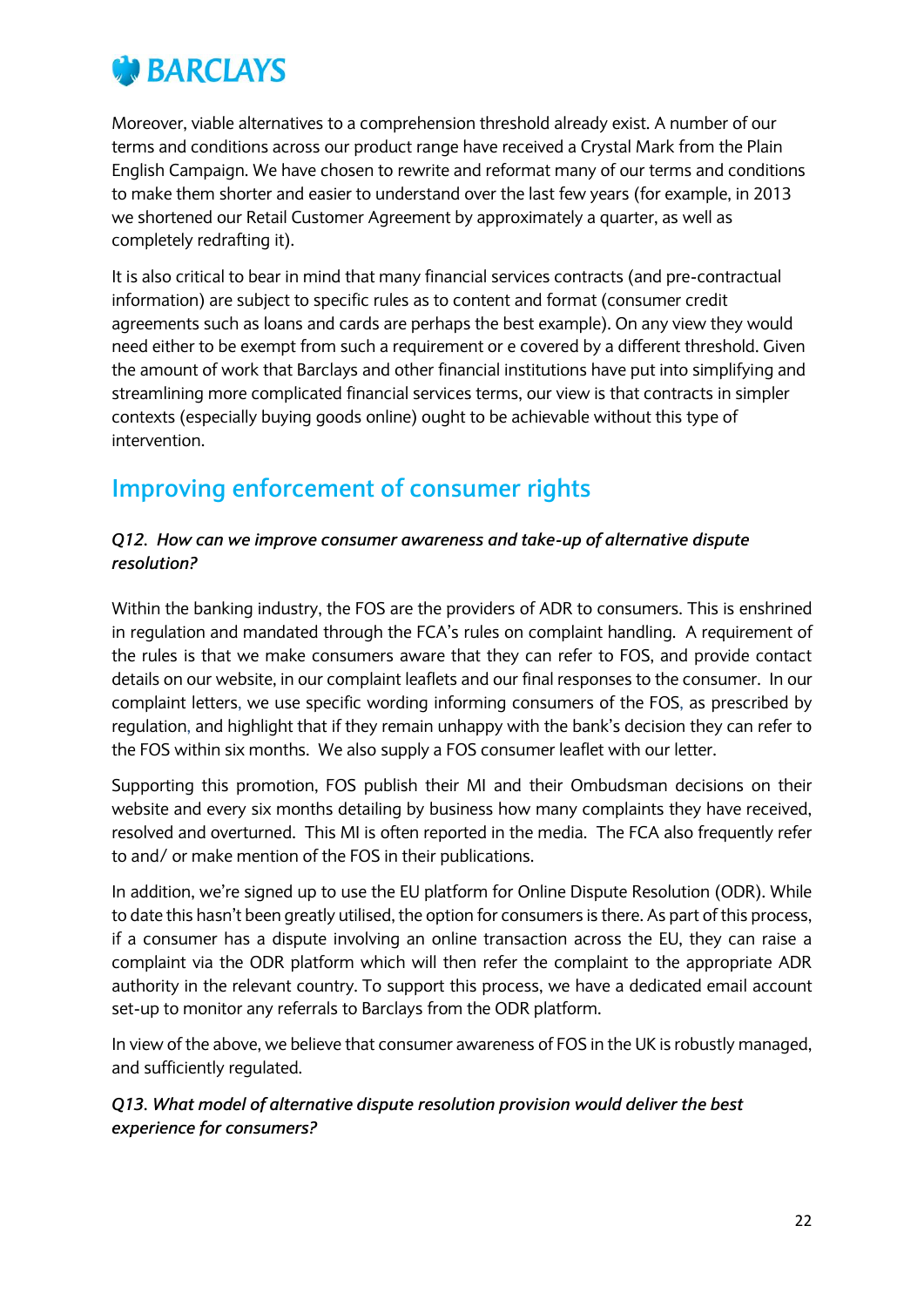

From our experience of working with the FOS, we believe that a free, independent service for consumers whose decision-making process has fairness and integrity at the heart of it is the best model for consumers.

We would also argue that any successful ADR model must include the practice of firm's learning from their mistakes, in the instance that a decision is made against them. The sharing of information between the FOS and the industry is therefore critical, to ensure that firms are consistently learning about how to improve their customer service, preferably reducing the number of disputes making it to FOS over the long term. This would also ensure better practice across the industry as a whole.

#### *Q14. How could we incentivise more businesses to participate in alternative dispute resolution?*

Commercial alternative dispute resolution is currently under scrutiny from the Treasury Select Committee (TSC) and the FCA. This process should reveal any of the Government's sectorspecific concerns, and produce recommendations to encourage business participation in ADR.

While Barclays is not under investigation nor faces dispute resolution concerns, the banking sector has responded to this scrutiny in an effective manner. Through UK Finance, an independent review of the dispute and alternative dispute resolution landscape has been announced alongside key stakeholders on both sides of the debate. The review seeks to provide quantitative evidence of industry-wide dispute resolution historically, while also taking into account current practices and the future landscape of dispute resolution. The review will recommend effective, practical solutions that aim to deliver fair outcomes for both SMEs and for the industry at large.

As the issues relating to dispute resolution in the banking industry have often related to individual firms, it is important that future reviews also take an industry-wide view. Furthermore, such reviews should be independently-led away from the industry in question, to ensure unbiased opinions and recommendations.

#### *Q15. Should there be an automatic right for consumers to access alternative dispute resolution in sectors with the highest levels of consumer harm?*

The FOS are currently empowered to deal with complaints between financial businesses and their customers, supporting with banking, insurance, PPI, loans, mortgages, pensions and investments. This means they have a wide remit and cover consumers where there may be financial harm. There is currently a consultation paper around extending FOS jurisdiction to SME's with turnover up to £6.5m (their remit currently extends to SMEs with a turnover up to £2m). This extension would provide an ADR route for businesses who currently are not eligible to use FOS as a route for disputes at present. We are supportive of the FOS jurisdiction being extended to include these businesses.

#### *Q16. What changes are needed to ensure local and national enforcers work together within an effective framework for protecting consumers?*

*On fraud and scams*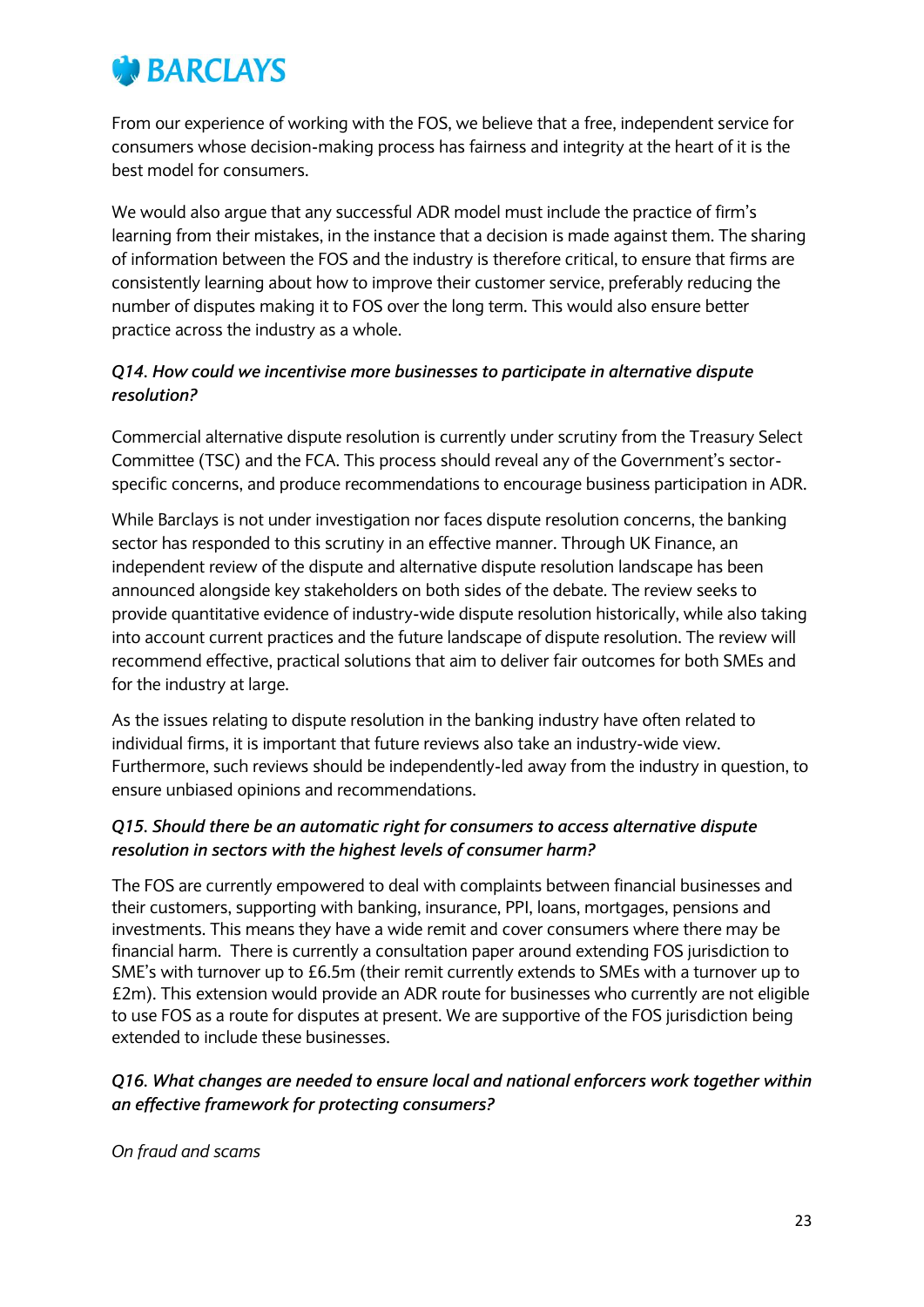

As mentioned above and recognised by Barclays Digital Safety Campaign launched last year, levels of digital fraud and scams continue to rise at a worrying rate, now amounting to almost half of all recorded crime. Given the increasing digitisation of consumer markets and individual behaviour, this is perhaps no surprise, however we believe that tackling fraud and scams must become a clear priority for both the Government, and local and national law enforcers, going forward.

From an industry perspective, the Joint Fraud Taskforce (JFT) is the primary means by which government and industry collaborate on the protection of customers from fraud and scams, and as discussed recently, if the JFT's purpose and objectives were slightly revised, it has the ability to play an even wider role in enabling and promoting fraud prevention.

There are also positive developments happening within technology and data science as a means to combatting economic crime, which we believe would benefit from targeted investment to drive improvements in consumer protection and financial fraud prevention. A good example is the work done with Faster Payments and the New Payments System Operator (NPSO) on the creation of a shared database to track fraudulent payments and identify criminal networks, and similarly the work of the industry to explore how this same technology might help repatriate more victims' funds to ensure that criminals don't profit from their activities. If pursued this may require changes to the law (Proceeds of Crime Act) and additional guidance from the ICO in due course.

Conversely, given the increasing scale of the challenge we are concerned that this issue is not being appropriately prioritised by the police, and that the fraud and scams which are reported (which is a minority of the overall number taking place) are not being followed up accordingly. This in turn leads to a lack of prosecutions and a proliferation of the crime. Given the increasing scale of fraud and scams, we recommend urgent attention to ensure this type of criminality is curtailed rather than exacerbated as time goes on.

#### **Recommendations:**

We have put together some recommendations for Government on the specific issue of digital safety and fraud and scams, noted below:

- 1. Police prioritisation: We recommend that the issue of fraud and scams is appropriately and uniformly prioritised by local and national law enforces throughout the UK, to take account of the rising threat of this type of criminal offence. From our experience, the issue is inconsistently managed across the police force depending on which part of the country you are in, and given its predominance across the UK, we feel that clear and appropriate prioritisation is key.
- 2. Police resourcing: We advocate for police resourcing to be bolstered to tackle this growing challenge, via the creation of a dedicated fraud and crime unit, responsible for significantly reducing levels of fraud and crime across the UK. While we appreciate the existing pressures faced by the police force at large, we are concerned that the issue is not being resourced accordingly, and recognise this as a key tenet of consumer protection both for now and in the future.
- 3. Improved reporting and follow-up: We recommend an improved and transparent process for the reporting of fraud. It is currently unclear, to both consumers and businesses, who they should report incidences of fraud to, and there is a severe lack of transparency around follow-up of those that are reported. The role of Action Fraud UK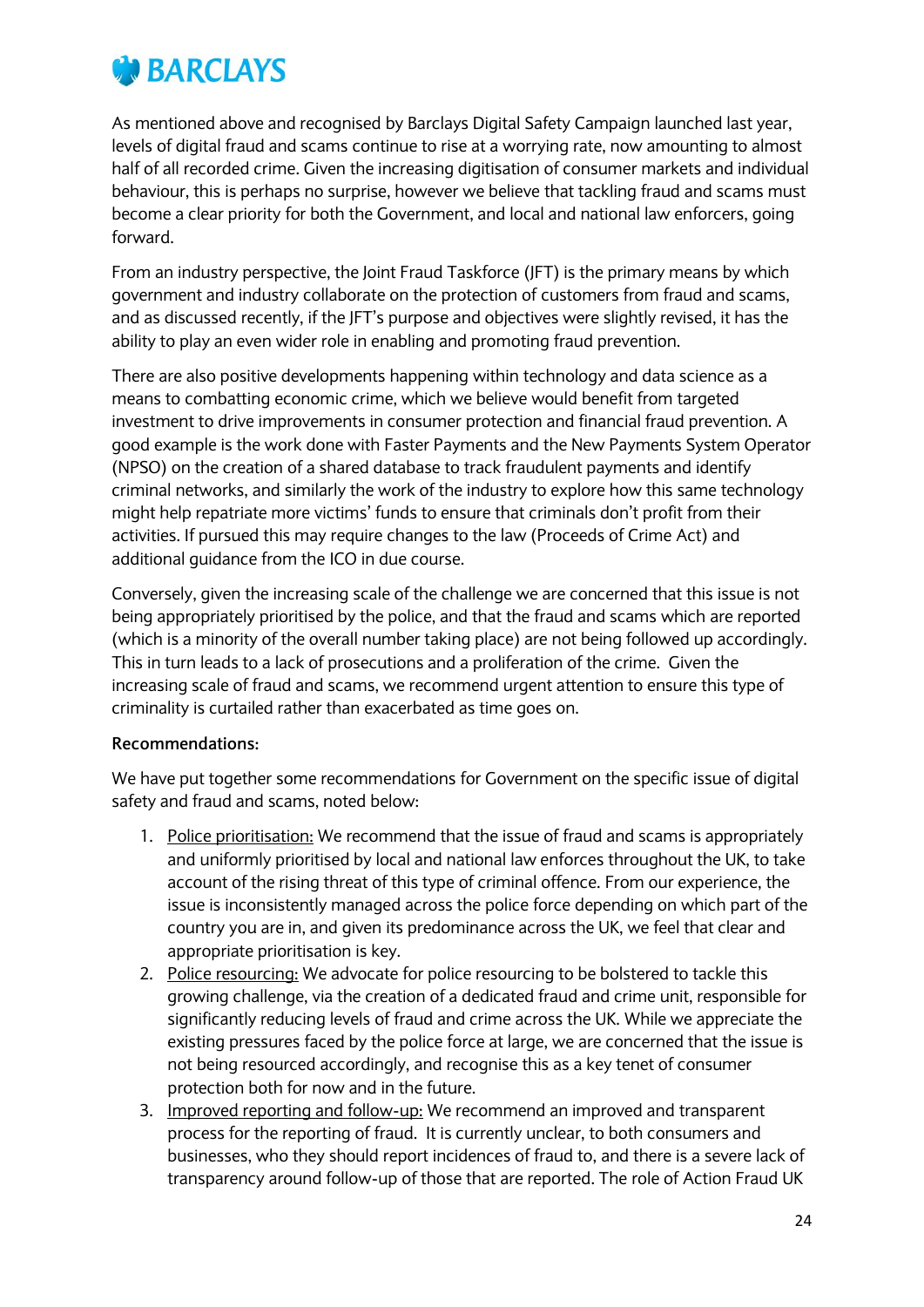

is unclear, both in terms of their accountability to consumers, and the outcome of their work. In order for this rising crime to be halted and reduced, a clear and transparent reporting process must be understood by consumers.

4. Bolstered Central Financial Intelligence capability: We recommend that Financial Intelligence capabilities at the National Crime Agency are bolstered by continued investment in technology and expert data scientists who are able to extract maximum benefit from the central financial crime utilities being built as part of the new payment infrastructure.

## **A regulatory and competition framework for the future**

#### *Q17. Do you agree with the initial areas of focus for the Consumer Forum?*

Barclays welcomes the creation of the Consumer Forum and the close interaction between government and regulators which we hope it will facilitate and strengthen. We fully support the three areas of focus drawn out, and would encourage the inclusion of an additional area of focus around digital and financial inclusion.

#### *Principles for regulatory action*

Barclays agrees that the Consumer Forum should look to develop principles to determine whether government or regulators should act in dealing with a particular consumer-related challenge. Many issues, including those that this consultation calls out, cut across social and regulatory policy boundaries, with responsibility to act sitting across regulators and government. Further, there is rightly a limit to the reach of regulators on social policy issues and this Consumer Forum could be a valuable means through which regulators can raise social policy barriers with the Ministers and officials. To enable the fullest consideration of such issues, we would encourage the Forum to bring in consumer and industry expertise to shape consideration and responses accordingly. This would enable the industry at large to ensure coordination on some of the most significant consumer challenges being faced, and enable collective action on such issues without requiring lengthy legislative or regulatory policy development.

#### *Vulnerability*

On vulnerability in financial services, Barclays has been at the forefront of industry work and thinking, working closely with the FCA, who have been effective in using regulatory policy and influencing to drive change in financial services. Such work includes:

- Establishing a vulnerability policy to which all parts of the business must be compliant. This policy means we consider vulnerability in all key decisions we make and has embedded our approach to vulnerability across the business
- Contributing significantly to industry thought leadership on vulnerability, including through CMA workshops, UK Finance working groups and sharing our thinking within financial services and with other regulated industries.
- Commissioning new research on consumer attitudes towards identifying vulnerability from data, fieldwork for which is currently ongoing. We would be keen to share the findings of this research with the Government.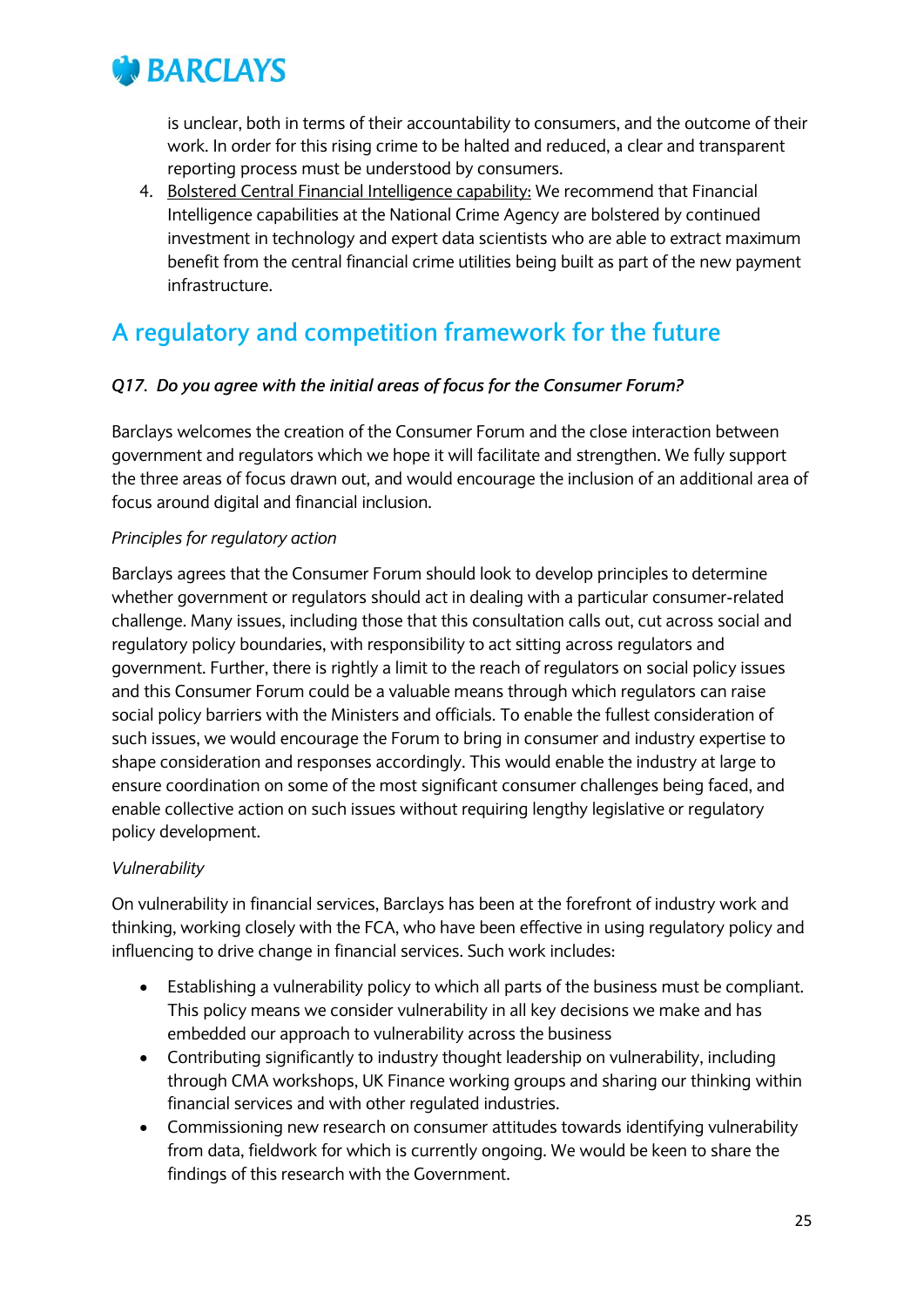

We welcome the FCA's focus in this space and the flexible approach they have taken. This has left space for different approaches across industry and competition in meeting the needs of customers, whilst focussing on ensuring consumers have access to information. We would encourage the Forum to consider Vulnerability in its fullest sense, thinking broadly across health, disability, accessibility and financial detriment and not being prescriptive in requiring particular solutions but pragmatic in driving better outcomes.

#### *Portable data*

We are in complete agreement of the importance of portable data and the benefits this can bring to consumers. Barclays has led industry in helping consumers understand how to share data safely through our ongoing digital safety campaign and data safety messages within it. We have also carried out extensive research on data sharing, including our recent Open Data Dilemma's report, conducted by Ipsos-MORI, which found personality type and trust in provider were key factors in affecting consumers' decisions to share data.

As this consultation calls out, Open banking gives consumers the ability to take charge of their financial data and grant access to it in ways that help them manage their money better through new tools and features. However, it is vital that this is done through safe and secure means. We know consumers are concerned about the privacy of their data and the risks of data loss, misuse and data breaches could undermine faith in the opportunity of open, portable data, to the detriment of consumers, industry and the wider economy. To that end, we would encourage the use of APIs for data sharing and for regulators and government to work so these become the expected norm for how consumer data is shared across and within industries. We also believe Government should work with regulators, industry and the Information Commissioners Office to determine standards and approaches for sharing data on vulnerable customers, to ensure they are protected from detriment that could arise from data sharing and it is done in their best interests and within legislation (recommendation from Q2). This should be an early focus for this forum.

#### *Digital Economy and inclusion*

In addition to the areas above, we would encourage the Department to include a fourth issue around the digital economy and inclusion. Barclays has invested significantly in supporting the public to improve digital skills, with the work our 18,000 digital eagles and digital wings online platform and are committed to supporting the Government's digital strategy. In an increasingly digital world, the risk of detriment to consumers from not being digitally included and aware is increasing. Without digital access and inclusion consumers are restricted in their ability to choose, access and use products and services, including digital first government services. The pace of digital change and opportunities of services such as those possible through open banking risks creating new forms of financial exclusion as consumers who are digitally excluded don't have access to the same choice of products, services and features and digitally included consumers. However, providing digital access alone still leaves risks of significant consumer detriment - For example, despite our investment in improving the digital awareness and skills of our customers, they have continued to be exposed to and taken in by increasingly sophisticated social engineering, fraud and scams activities.

Digital inclusion and awareness cuts across industries and to fully address it action across government and regulators is required. However, given its pertinence to a functioning data